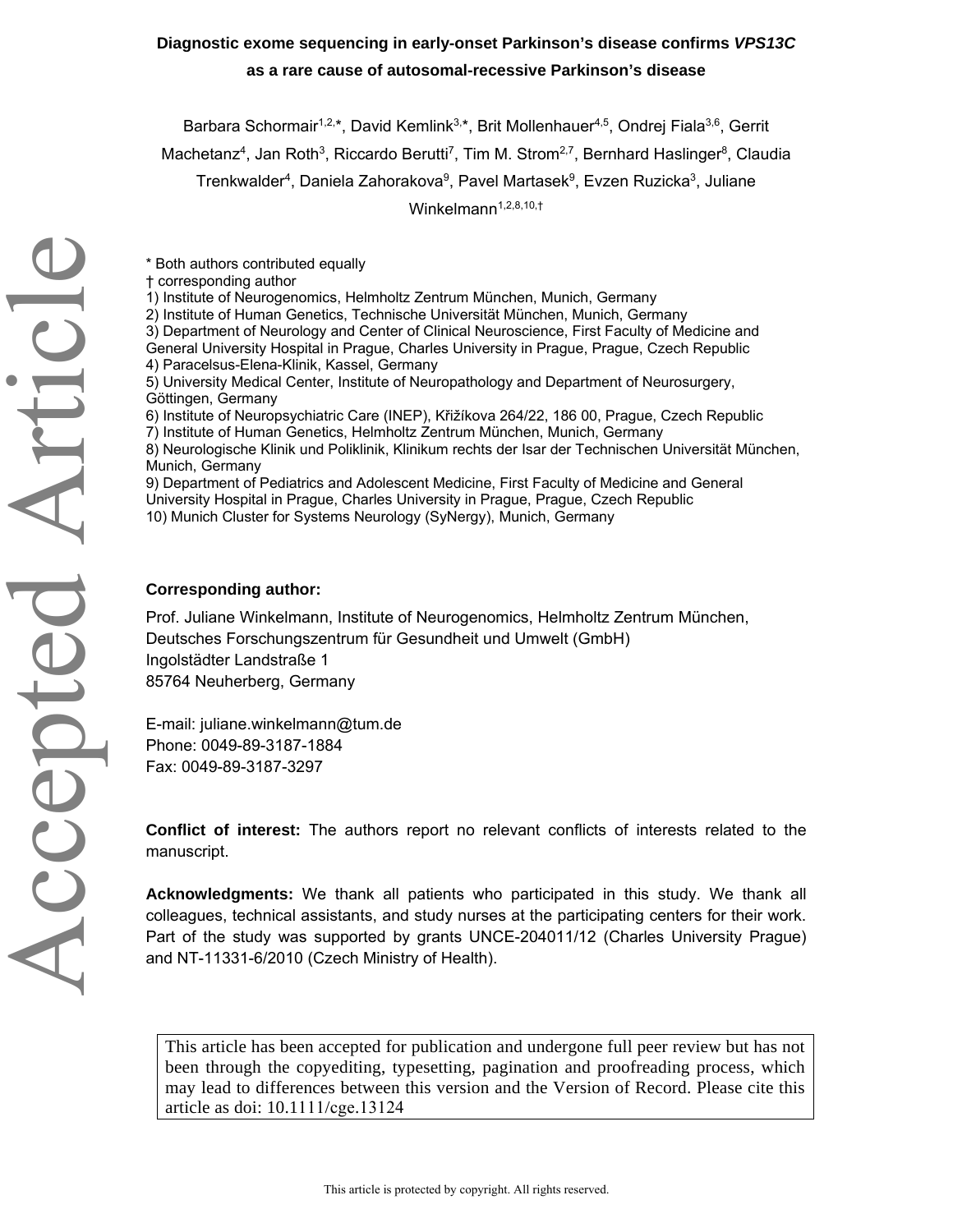#### **Abstract**

Parkinson's disease (PD) is a genetically heterogeneous disorder and new putative disease genes are discovered constantly. Therefore, whole exome sequencing could be an efficient approach to genetic testing in PD. To evaluate its performance in early-onset sporadic PD, we performed diagnostic exome sequencing in 80 individuals with manifestation of PD symptoms at age 40 or earlier and a negative family history of PD. Variants in validated and candidate disease genes and risk factors for PD and atypical Parkinson syndromes were annotated, followed by further analysis for selected variants. We detected pathogenic variants in Mendelian genes in 6.25% of cases and high-impact risk factor variants in *GBA* in 5% of cases, resulting in overall maximum diagnostic yield of 11.25%*.* One individual was compound heterozygous for variants affecting canonical splice sites in *VPS13C*, confirming the causal role of protein-truncating variants in this gene linked to autosomal-recessive early-onset PD. Despite the low diagnostic yield of exome sequencing in sporadic earlyonset Parkinson's disease, the confirmation of the recently discovered *VPS13C* gene highlights its advantage over using predefined gene panels.

**Key Words:** Exome, Parkinson disease, *VPS13C*, genetic testing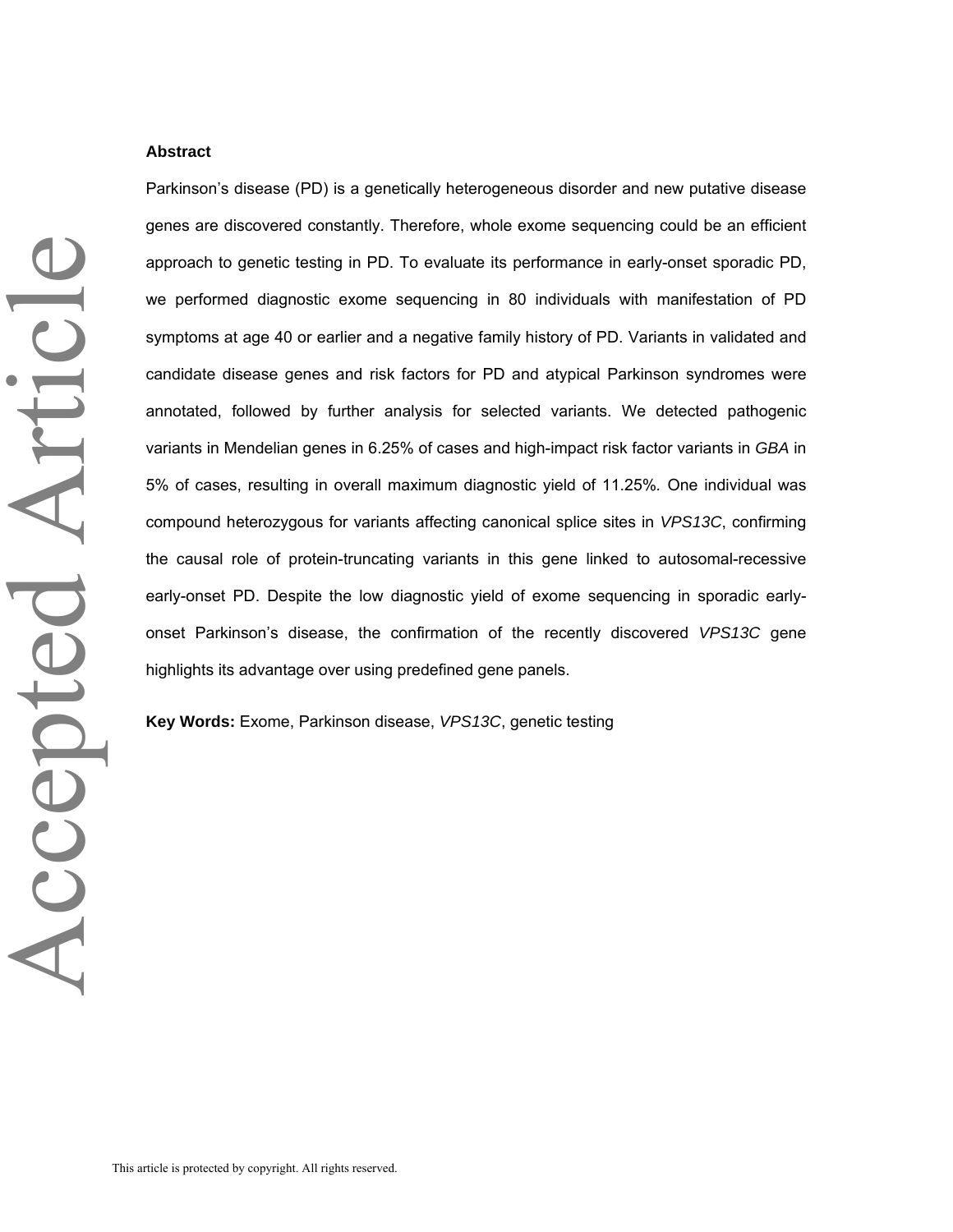#### **Introduction**

Among the neurodegenerative disorders, Parkinson's disease (PD) (MIM 168600) is the second most prevalent, affecting overall 1.6% of the population of Caucasian descent with 20% of all individuals reporting a positive family history.(1) Only 3–5% of all patients with PD are diagnosed before age 40.(2) This rare form of the disease is referred to as early-onset PD (EOPD) and a higher genetic contribution to disease risk is expected in this group. There is considerable genetic heterogeneity in PD with to date 11 confirmed genes with Mendelian inheritance and several putative Mendelian genes and risk factors for which either conflicting evidence exists or no replication in independent datasets has been reported yet.(3, 4) The strongest genetic risk factors for PD to date are variants in *GBA*, the gene implicated in autosomal-recessive Gaucher disease (MIM 606463). Heterozygous carriers of mutations in *GBA* were shown to have a four- to five-fold increase in their risk of developing PD.(5) Finally, new disease-related genes are still discovered for PD, promoted especially by the introduction of new sequencing technologies.

Whole exome sequencing (WES) has become a cornerstone of molecular diagnosis in genetic disorders.(6-8) Pre-defined gene panels and whole exome sequencing are routinely used for a large range of different disease types. Diagnostic yield is reported for different disorders to be in the range of 20 to 40%.(9) For PD patients in general and also EOPD, reports on exome sequencing are sparse and so far these studies have focused on using WES to discover new disease genes.(10-14) Only two studies specifically sequenced individuals with EOPD.(14, 15) Our aim was to assess the performance of WES in the challenging subset of PD patients with sporadic EOPD. The early onset of the disease suggests a genetic basis, but the lack of a family history of PD complicates the analysis in this group. Therefore, we screened a series of 80 sporadic EOPD cases of European ancestry with WES to investigate the diagnostic yield using stringent variant classification criteria.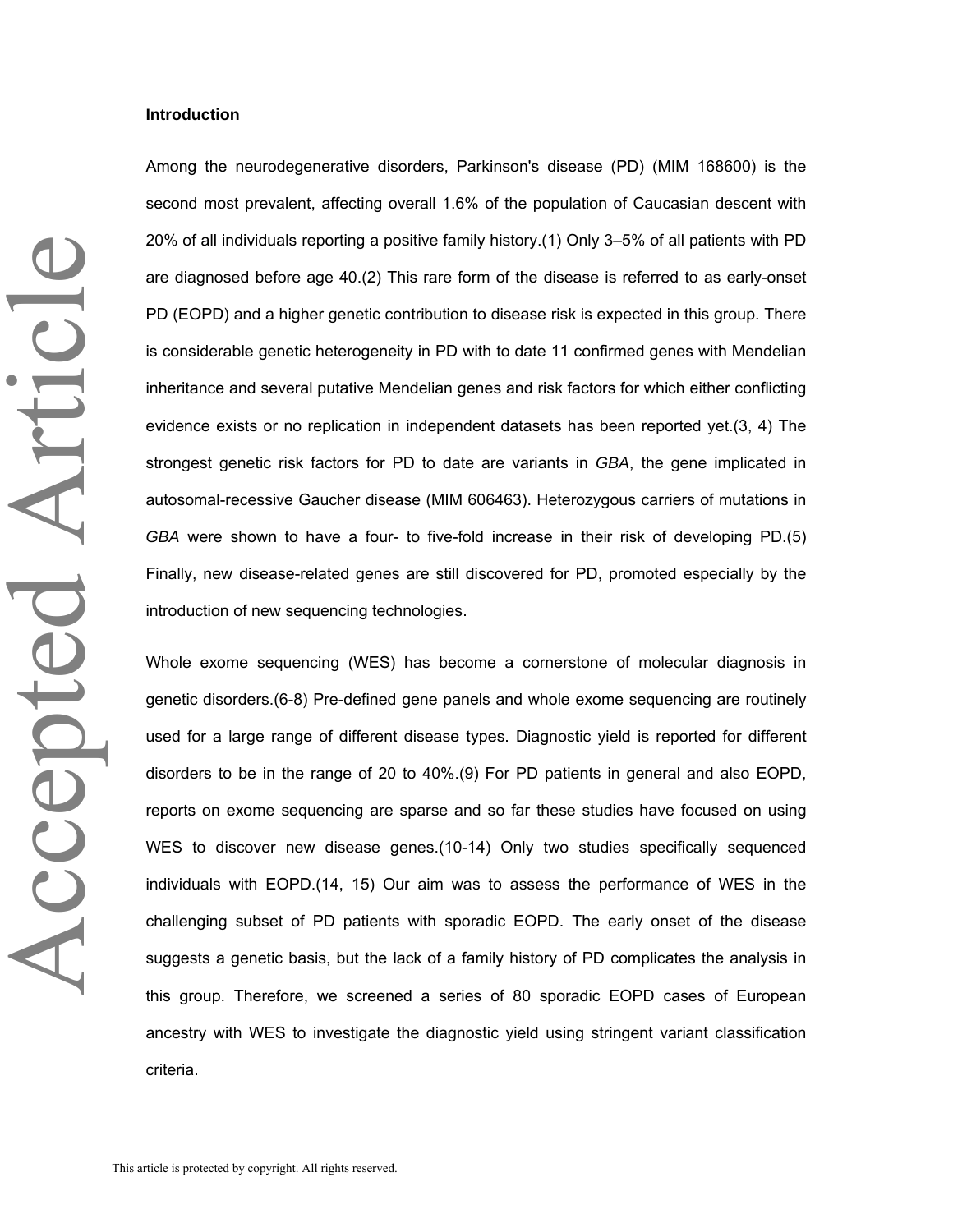#### **Materials and Methods**

#### *Samples*

DNA from 80 participants from movement disorder specialty clinics in Czech Republic (Prague; n = 49, mean age at onset 34.9 years, 63.3% male) and Germany (Munich and Kassel; n = 31, mean age at onset 35.8 years, 67.8% male) was analyzed. Inclusion criterion was a diagnosis of PD with onset of symptoms at the age of  $\leq 40$  years and a negative family history of PD. Diagnosis of PD was based on the UK Brain Bank diagnostic criteria for PD. Study approval was obtained from the respective ethics review boards and all participants gave written informed consent.

#### *Definition of gene sets*

To assess the diagnostic yield, we included validated genes causing PD or atypical Parkinson syndromes with Mendelian inheritance. These include three loci with autosomal dominant (*SNCA, LRRK2, VPS35*) and nine with autosomal recessive or X-linked manner of transmission (*PARK2, PINK1, PARK7, DNAJC6, ATP13A2, FBXO7, PLA2G6, ATP6AP2, SYNJ1, RAB39B*). (3, 4, 16) Furthermore, we included *GBA* as a validated risk factor for PD.(5)

As Parkinson syndromes can also be observed as part of the phenotype in other disorders, we screened a list of candidate genes for such phenotypes based on OMIM (supplementary table 1).

For exploratory analysis, we included not yet validated genes for Mendelian inheritance identified by sequencing in families (*TMEM230, VPS13C, RIC3, PODXL, PLXNA4, LRRK1, ADORA1*).(12, 13, 17-21) In addition, we screened genes with conflicting evidence for Mendelian inheritance (*DNAJC13, EIF4G1, CHCHD2, UCHL1, GIGYF2*, and *HTRA2*) and candidate genes from recent exome sequencing studies(*PTEN*, *VAPB*, *ASNA1, TNR, TNK2, SCAPER, HYDIN, UBE2H, EZR, MMRN2,* and *OGFOD1*)*.* (3, 4, 10, 11, 15, 22-26)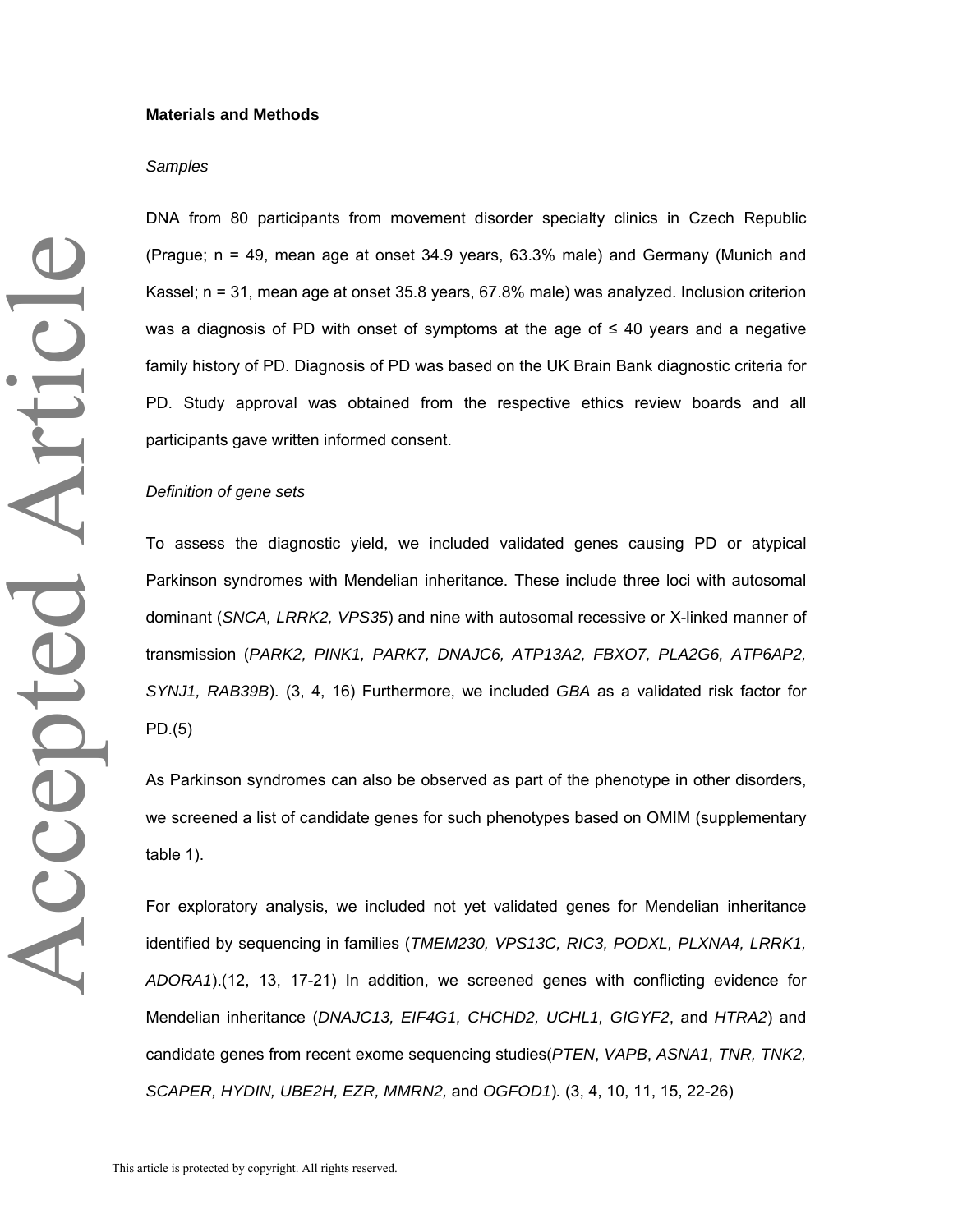#### *Whole-exome sequencing and variant calling*

Exomes were enriched with SureSelect XT Human All Exon 50Mb kit version 5 (Agilent Technologies, USA) and sequenced with 100-bp paired-end reads on a HiSeq2500 (Illumina, USA) to an average depth of coverage of 139.1 (s.d  $\pm$  28.0, supplementary table 2). Reads were mapped to the human reference genome (hg19) with BWA (v.0.6.2.). SAMtools (v.0.1.18), PINDEL (v.0.2.4t), ExomeDepth (v.1.0.0), and custom Perl scripts were employed for variant detection and annotation. Only variant calls with a minimum read depth of 20x and a minimum quality score of 30 were included in downstream analyses. To identify candidate pathogenic variants in the gene sets described above, we required a minor allele frequency (MAF)  $\leq$  0.001 for heterozygous and  $\leq$  0.01 for homozygous or compound heterozygous variants in the ExAC non-Finnish European ancestry dataset or an in-house exome database, focused on missense and loss-of-function variants (nonsense, splice, stoploss, frameshift, and copy number variants (CNVs) called by ExomeDepth) and based our classification on ACMG recommendations.(27) Triplett repeat expansions were not analyzed. Tools used in variant interpretation were the Munich Exome Variant and Annotation Database (https://ihg4.helmholtz-muenchen.de/cgi-bin/mysql/snv-vcf/login.pl), the M-CAP pathogenicity classifier (http://bejerano.stanford.edu/mcap/), and the Variant Effect Predictor (VEP) tool (http://www.ensembl.org/info/docs/tools/vep/index.html). Moreover, we used public genetic variation databases (ExAC, Exome Aggregation Consortium; gnomAD, genome Aggregation Database; HGMD, Human Gene Mutation Database Professional release 2016.2; ClinVar, www.ncbi.nlm.nih.gov/clinvar/; MDSGene, http://www.mdsgene.org/; PDmutDB, http://www.molgen.vib-ua.be/PDMutDB/), and frequency data of the Wellderly Study as a cohort of individuals who are >80 years old with no chronic diseases.(28, 29)

#### *Sanger sequencing*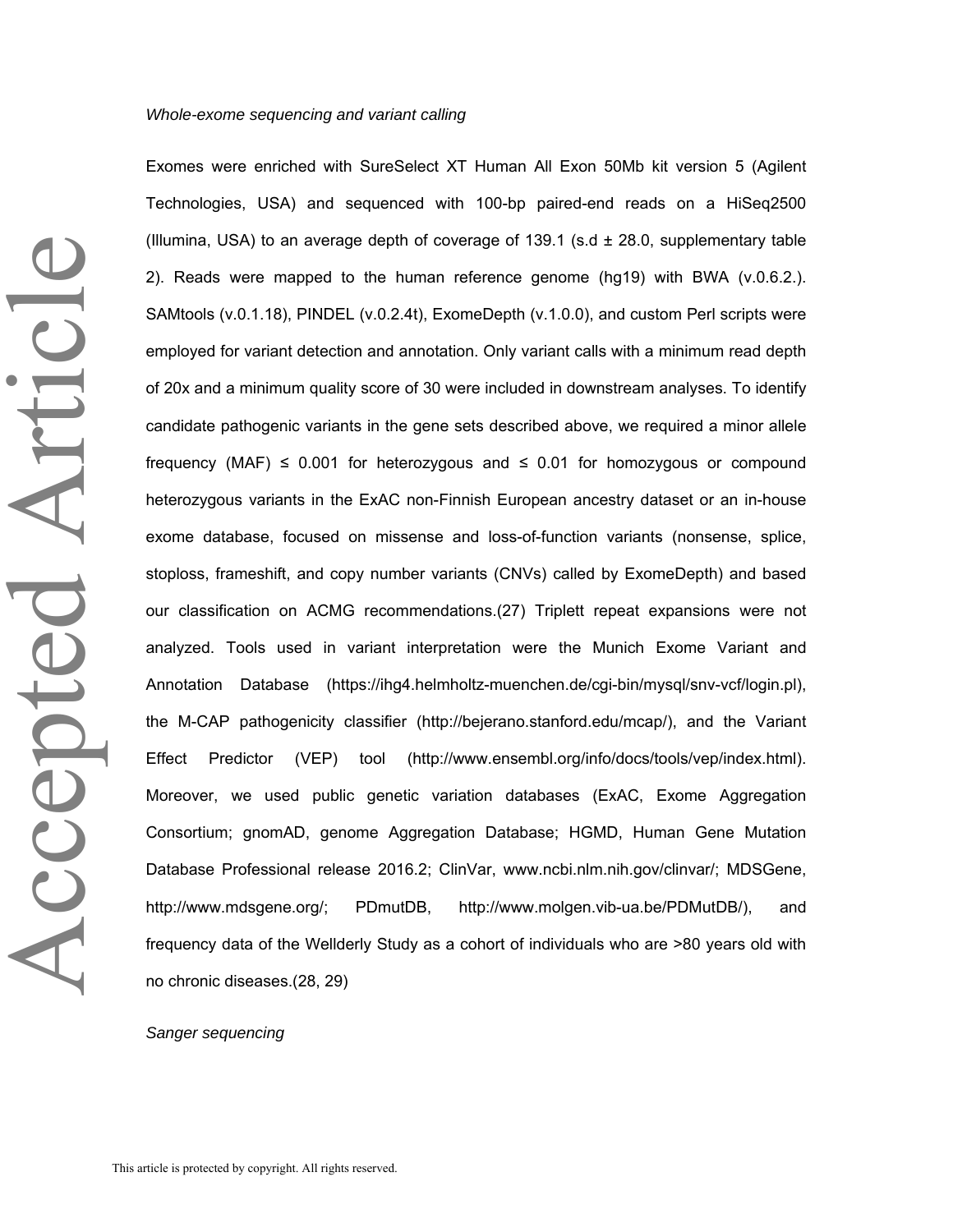Variants detected in GBA were validated by Sanger sequencing of exons 8 to 11 using BigDyeTerminator chemistry 3.1 (ABI) on an ABI 3730 sequencer with primers and conditions as described previously.(30) Splice variants in *VPS13C* were validated and assessed for *cis-* or *trans*-configuration by Sanger sequencing of the affected individual and one unaffected child.

### *Molecular analysis of splice variants*

The consequences of splice variants in *VPS13C* were analyzed on the cDNA level by Sanger sequencing and agarose gel electrophoresis. Total RNA was extracted from whole blood of the affected individual and a healthy unrelated control sample (PAXgene Blood miRNA kit, Qiagen). RNA quality and concentration was assessed with Agilent Bioanalyzer 2100. Reverse transcription was performed using SuperScript First-Strand Synthesis System for RT-PCR (Invitrogen). Subsequently, cDNA fragments covering exon 19– 23 or exon 30– 34 of *VPS13C* (reference sequence NM\_020821.2), respectively, were amplified with specific primers. PCR products were visualized on an agarose gel (4%) and sequenced directly or following extraction (QIAquick Gel Extraction Kit,Qiagen).

#### **Results**

#### *Screening of validated Mendelian PD genes and risk factors*

Assuming an autosomal-recessive mode of inheritance, we detected bi-allelic pathogenic variants in known Mendelian PD genes (*PINK1* and *PARK2*) in two individuals (table 1a). In both cases, the variants are expected to lead to a complete loss of function. They have been observed in PD patients and annotated as pathogenic (MDSGene and PDmutDB databases). No bi-allelic pathogenic or likely pathogenic variants were detected in *PARK7, DNAJC6, ATP13A2, FBXO7, PLA2G6, ATP6AP2, SYNJ1*, and *RAB39B*. With regard to autosomal-dominant forms of PD, we identified two individuals carrying the most frequent known pathogenic variant p.Gly2019Ser in *LRRK2* in heterozygous state (table 1a).(31) No pathogenic or likely pathogenic variants were found in *VPS35* and *SNCA*. We detected four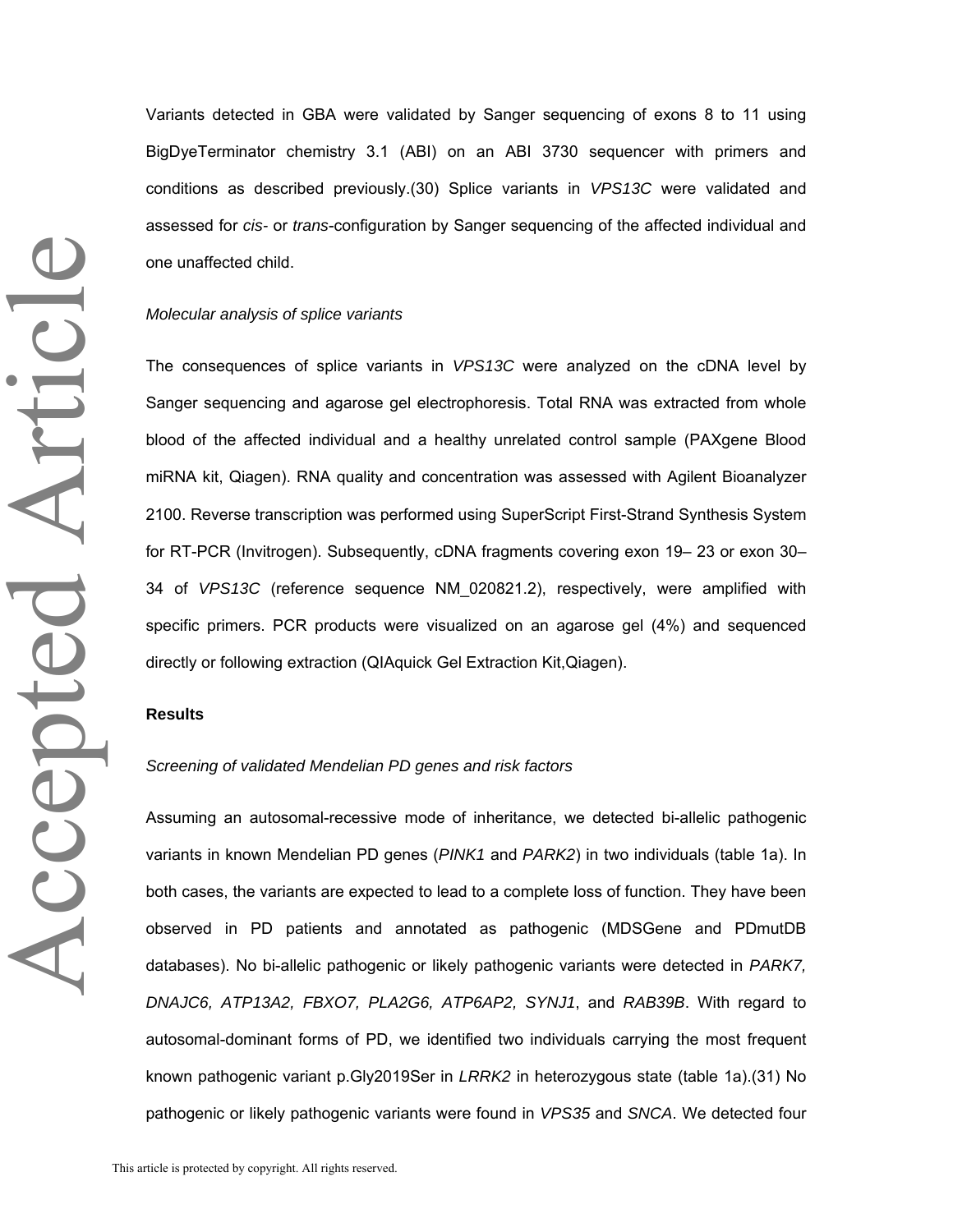Accepted Article Accepted Article heterozygous variants in known autosomal-dominant Mendelian PD genes, which we classified as variants of unknown significance (VUS) or benign after reviewing currently available genetic, functional and *in-silico* data (table 1a and detailed discussion in supplementary table 3). The overall diagnostic yield for validated Mendelian PD genes in our cohort was 5% (4/80 individuals, basic demographic and clinical information is given in table 2).

In *GBA,* we initially detected four different heterozygous rare variants in five individuals passing our filtering criteria. We identified two carriers of p.Asn409Ser (formerly annotated as N370S, not based on HGVS recommendations), one carrier of p.Leu483Pro (formerly annotated as L444P), and one carrier of p.Asp448His (formerly annotated as D409H). In addition, we found one carrier of the singleton protein-truncating variant p.Trp432Ter. We also detected carriers of two variants with frequencies of about 1% in the ExAC and gnomAD non-Finnish European ancestry dataset or in > 8,000 in-house control exomes: 10 individuals were heterozygous for p.Glu365Lys (formerly annotated as E326K) and three individuals were heterozygous for p.Thr408Met (formerly annotated as T369M). Due to the presence of a highly homologous pseudogene (*GBAP1* with 98% sequence homology), sequencing of GBA is challenging. We therefore used Sanger sequencing of exons 8 to 11 with primers specific for GBA amplification in all carriers of GBA variants in our dataset to validate the variants detected by WES. We were able to confirm all variant calls with the exception of p.Leu483Pro, where Sanger sequencing determined the carrier as homozygous for the wildtype allele. Overall, we were able to confirm 17 of 18 variant calls in GBA (94.4%). Concerning the sensitivity of our WES approach, Sanger sequencing revealed no additional variants not present in the exome sequencing data.

Overall, we identified and confirmed three different heterozygous rare variants in *GBA* which we classify as strong risk factors for PD (table 1b). According to ClinVar, both missense variants have been described as pathogenic in neuropathic Gaucher disease and as risk factors for PD. Nonsense variants in *GBA* are rare, but have been identified in neuropathic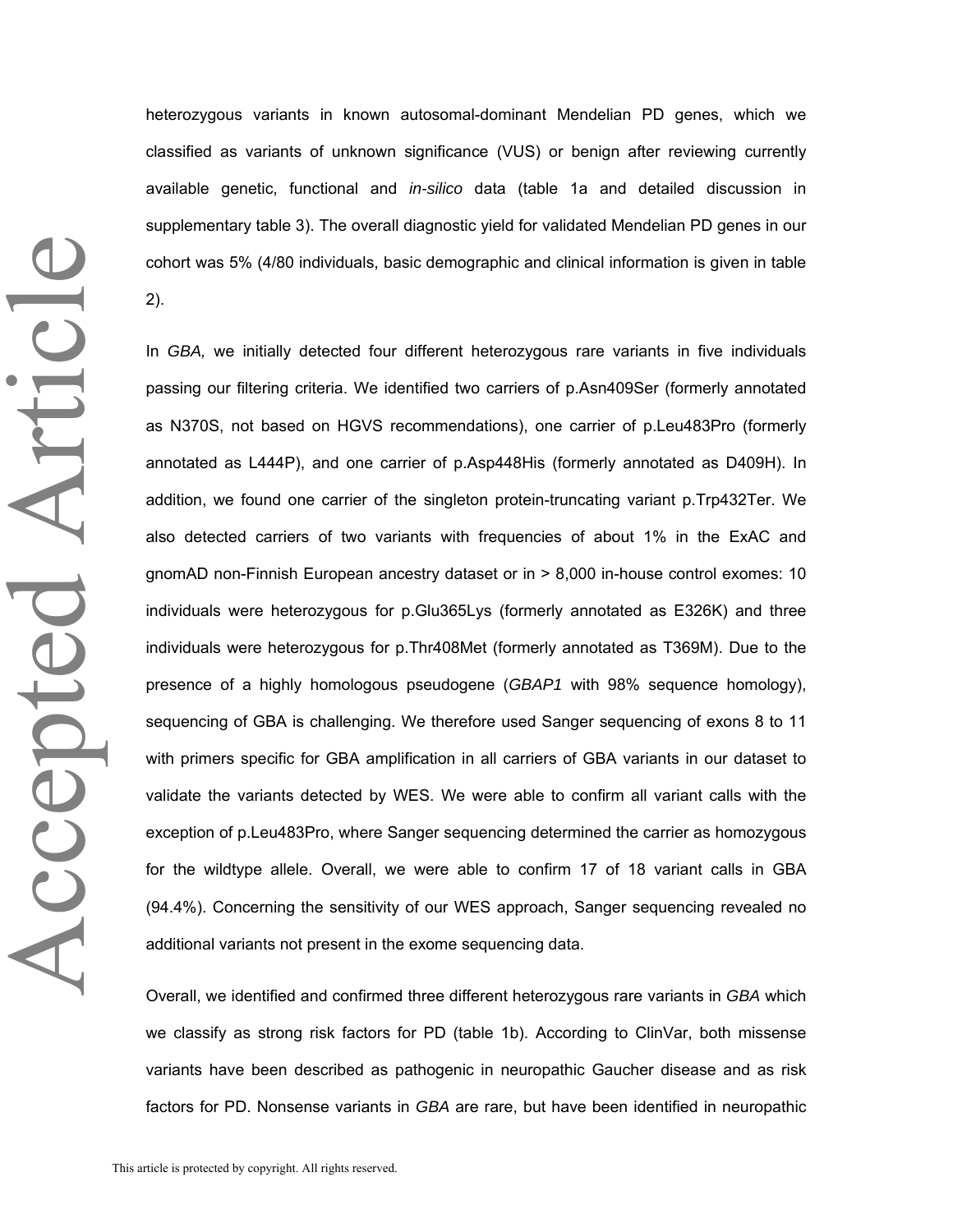Gaucher disease and in PD patients.(32-34) Further support for a role of such loss of function variants in PD risk is provided by evidence of reduced GBA enzymatic activity in PD patients.(35, 36) The common missense variants p.Glu365Lys and p.Thr408Met do not cause Gaucher disease, but functional studies have shown a reduction of GBA enzymatic activity in carriers of these variants.(35, 37) Additional studies have shown an influence on the progression of PD symptoms and larger case-control studies reported an association with PD.(38-41) However, effect sizes were smaller than those observed for Gaucher-related *GBA* variants (odds ratios (ORs) of 1.7 compared to  $\geq$  3). Therefore, we classify these as risk factors with mild effect (table 1b). The overall diagnostic yield for GBA as a validated risk factor in our cohort was 5% (4/80 individuals) for rare variants with larger effects. When including common low-impact variants, we detect variants modulating disease risk or progression in 21.25% of individuals (17/80 individuals). Age of onset was not significantly different between carriers and non-carriers of variants in *GBA* (35.35 years (s.d. ± 4.20) vs  $35.42$  (s.d.  $\pm$  5.02)). We also found a statistically significant enrichment of rare variants in *GBA* in our EOPD sample compared to > 8,000 in-house control exomes (Fisher exact test,  $p = 3.77 \times 10^{-7}$ , OR = 5.21 [95% confidence interval (CI) 3.02–8.98]).

We also looked for heterozygous variants in *PARK2* in our sample and detected a total of 8 individuals carrying such variants (10%). No second variant was found in *PARK2* in these individuals even with relaxed filtering criteria, although on average  $95.7\%$  (s.d.  $\pm 3.5$ ) of the exonic sequence of *PARK2* (NM  $004562.2$ ) had a coverage  $\geq 20x$ . In total, three CNVs and five different missense variants were identified (table 3 and supplementary table 4). Our EOPD samples showed an enrichment for such variants within an OR of 2.52 compared to > 8,000 in-house exomes, but it was not statistically significant (Fisher exact test, p = 0.0578, 95% CI of OR = 1.01–6.29). Two CNVs (EX2DEL and EX2-5DEL) correspond to exon deletions reported as pathogenic in homozygous or compound heterozygous state in PD (HGMD, ClinVar, MDSGene, and PDMutDB databases). The third CNV (EX1-2DEL) was not found in these databases, but deletions of exon 1, exon 1–4, and of promotor and exon 1 of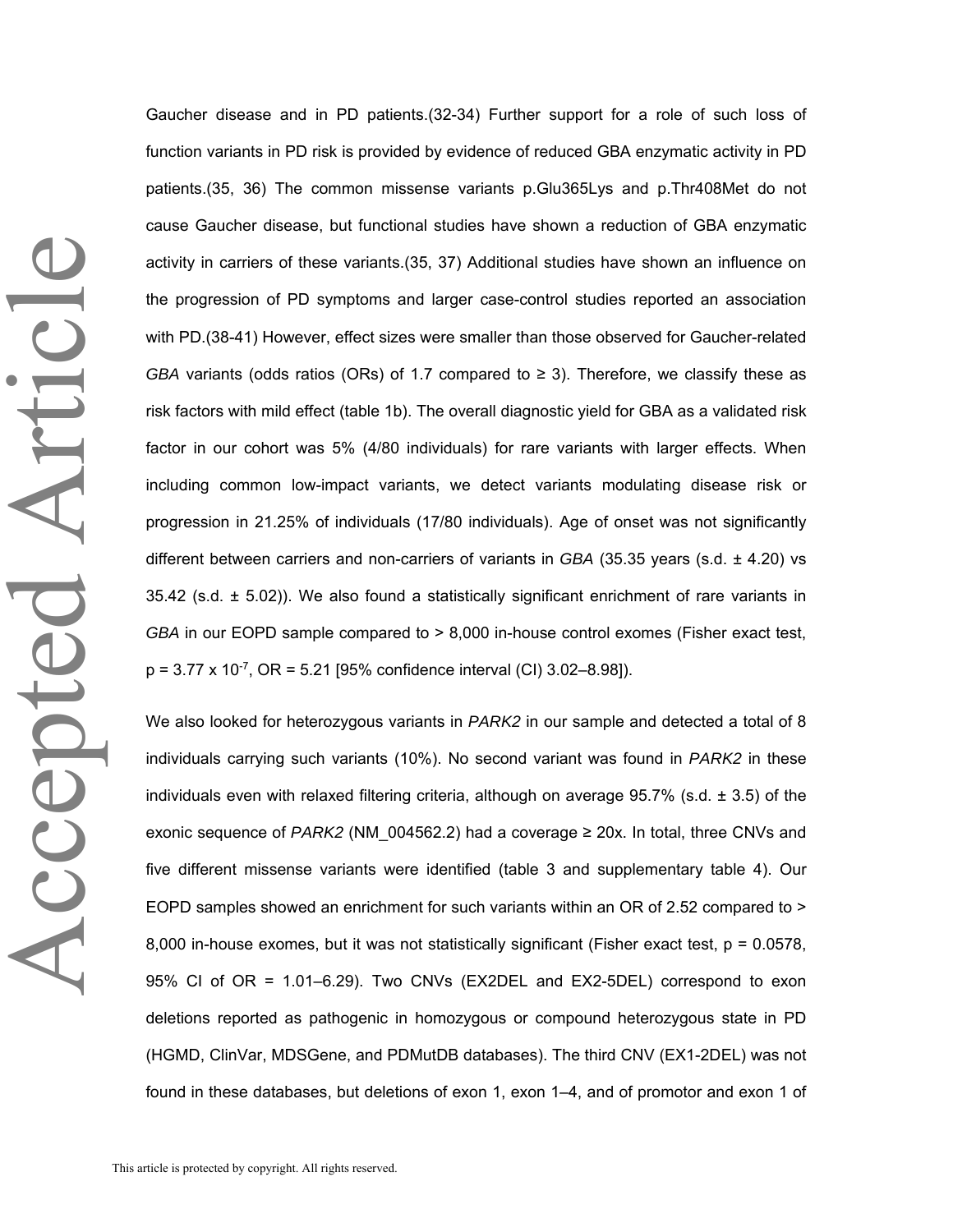*PARK2* have been reported as pathogenic. The missense variants in *PARK2* were rare variants with MAFs < 0.008 in the ExAC and gnomAD non-Finnish European datasets. Variant p.Arg275Trp is classified as pathogenic according to ClinVar and has been reported in 76 PD patients in homozygous or compound heterozygous state according to the MDSGene database. We classified the remaining missense variants as variants of unknown significance due to the lack of a second variant in *PARK2* in the carriers. For these variants, database annotations also did not provide consistent support for a pathogenic role.

Our screening of genes linked to Parkinson syndromes in OMIM did not identify variants which could be classified as clearly or likely pathogenic.

#### *Confirmation of VPS13C as causal in autosomal-recessive PD*

Recently, homozygous or compound heterozygous protein-truncating variants in vacuolar protein sorting 13C (*VPS13C)* were described as a rare cause of autosomal-recessive EOPD.(12) We identified one individual who was a compound heterozygote for variants affecting canonical splice sites in *VPS13C* (table 1a). Segregation analysis confirmed the compound heterozygous condition of the variants (figure 1). Variant c.2029+2T>G is predicted to alter the splice donor site in intron 21, variant c.3215-1G>T the splice acceptor site in intron 31 of the longest transcript of *VPS13C* (NM\_020821.2). The variants are predicted to affect splicing in all known protein-coding isoforms of *VPS13C*. Sanger sequencing of cDNA confirmed the suspected splicing defects with multiple mutant splice isoforms only present in the affected individual (figure 1). At the protein level, one splice isoform has an in-frame deletion of 38 amino acids, whereas all others contain premature stop codons leading to truncated proteins. Both variants were not present in >8,000 in-house control exomes sequenced on the same platform and only a single heterozygous carrier of c.2029+2T>G was found in the non-Finnish European ExAC and gnomAD populations. The affected individual presented with overall milder motor symptoms and disease progression than the initially reported cases for *VPS13C*, but still showed a rather rapid deterioration with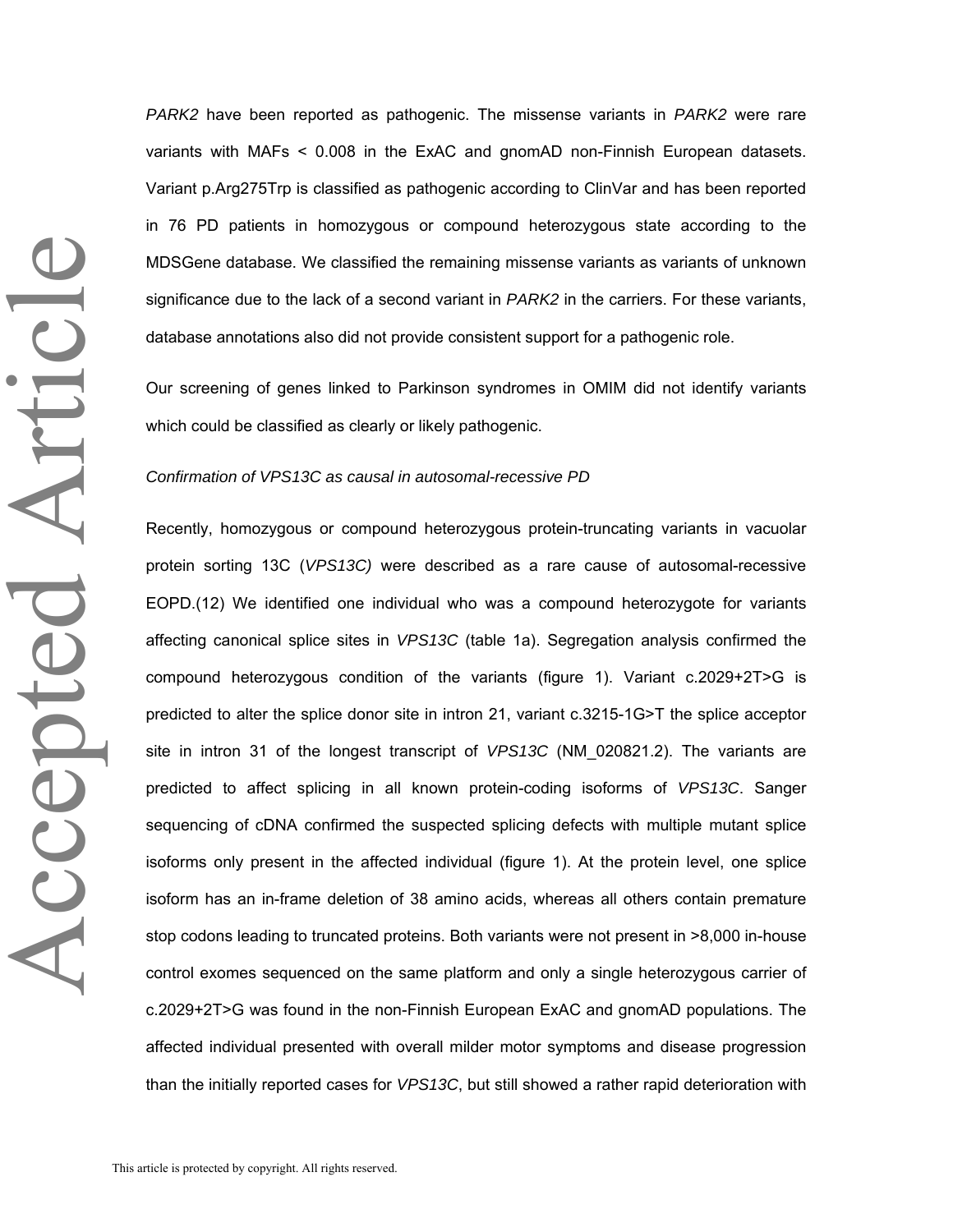response fluctuations and severe dyskinesias, psychiatric symptoms, and impaired cognition (table 2).

Including *VPS13C* in our diagnostic gene set raises the diagnostic yield for Mendelian PD genes to 6.25% and the overall diagnostic yield to 11.25%.

#### *Exploratory screening of putative PD genes*

Apart from *VPS13C*, we did not identify pathogenic or likely pathogenic variants in any of the other not yet validated genes for Mendelian inheritance identified by sequencing in families. We also did not identify pathogenic or likely pathogenic variants in the candidate genes put forward by recent exome sequencing studies in PD. None of the variants previously reported in PD patients in these genes were detected in our study sample.

Concerning genes with conflicting evidence for Mendelian inheritance, we detected variants passing our initial filtering criteria in *DNAJC13*, *EIF4G1*, and *GIGYF2* (supplementary table 5). Interestingly, two of the three variants in *DNAJC13* were carried by an individual tested positive for the p.Gly2019Ser variant in *LRRK2*. This supports the observation by Deng et al. who recently suggested variants in *TMEM230* as the actual cause of PD in the original *DNAJC13* family.(13) We therefore classify these variants in *DNAJC13* as benign. In *EIF4G1*, four different missense variants were identified with frequencies < 0.001 in ExAC, gnomAD and in-house control exomes. Variant p.Ile806Val was also found in the Wellderly cohort, supporting a classification of this variant as benign. In *GIGYF2*, two singleton variants and two rare variants with a frequency < 0.001 in the non-Finnish European ExAC, gnomAD, and in-house control exomes were detected. None of the variants we detected in *DNAJC13*, *EIF4G1*, and *GIGYF2* have been reported in PD patients or as disease-related variants in public databases (HGMD, ClinVar), despite screening efforts in larger PD case and case-control studies. In addition, the majority of follow-up studies on these genes do not clearly support a causal role for them in PD. Therefore we classify the detected variants as either benign or likely benign (supplementary table 4).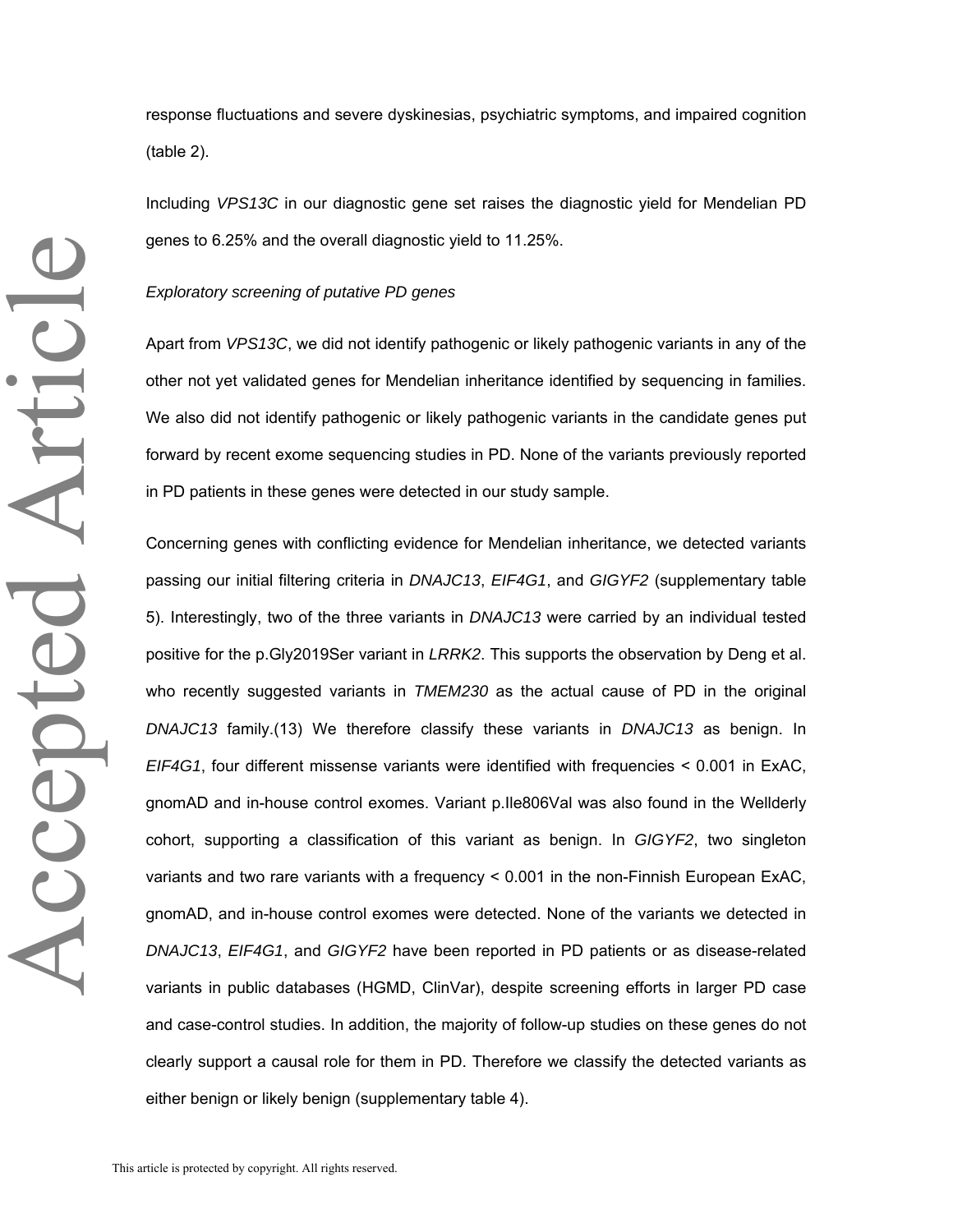#### **Discussion**

We applied diagnostic WES to a series of 80 sporadic EOPD cases and detected clearly pathogenic variants in known or candidate Mendelian PD genes in 6.25% of patients. Biallelic pathogenic variants with autosomal-recessive inheritance were detected in three individuals (3.75%). Heterozygous variants with autosomal-dominant inheritance were found in two individuals (2.5%). This diagnostic yield is lower compared to the application of WES in molecular diagnostics of rare disorders such as childhood-onset Mendelian disorders or ataxia with reported yields of 20–30%.(6-8) However, it is comparable to a recent study which used targeted next-generation sequencing to screen eight PD genes in a population from southern Spain.(42) In their sample of 28 sporadic EOPD patients they detected two individuals with pathogenic mutations in Mendelian PD genes, resulting in a diagnostic yield of 7.1%.

Different factors contribute to the lower diagnostic yield for PD observed in our study. As we only included sporadic cases, our sample likely contains less monogenic cases than a sample of familial PD would. DNA of the parents of the sporadic cases was not available, so we could not screen trios *for de-novo* variation. Importantly, we used very strict criteria for frequency filtering and attributing pathogenicity to a variant, which likely reduced our yield compared to other studies. Currently, the classification of low penetrance variants, which may reach higher frequencies than our frequency cutoff, is challenging, because in-silico prediction tools are still prone to misclassification and high-throughput functional testing of putative causal variants is not readily available. Finally, WES technology is not perfect. A small set of genes and exons is not covered sufficiently, triplet repeat expansions cannot be analyzed, and the detection scope for structural variants and noncoding variants is limited.(43) However, all heterozygous deletions in *PARK2* in our study were in accordance with results of a previous MLPA analysis, indicating that high coverage WES is able to detect CNVs reliably.(44) The location of CNV calls by ExomeDepth overlapped with the MLPA results, and manual inspection of the sequencing reads confirmed the exact size of the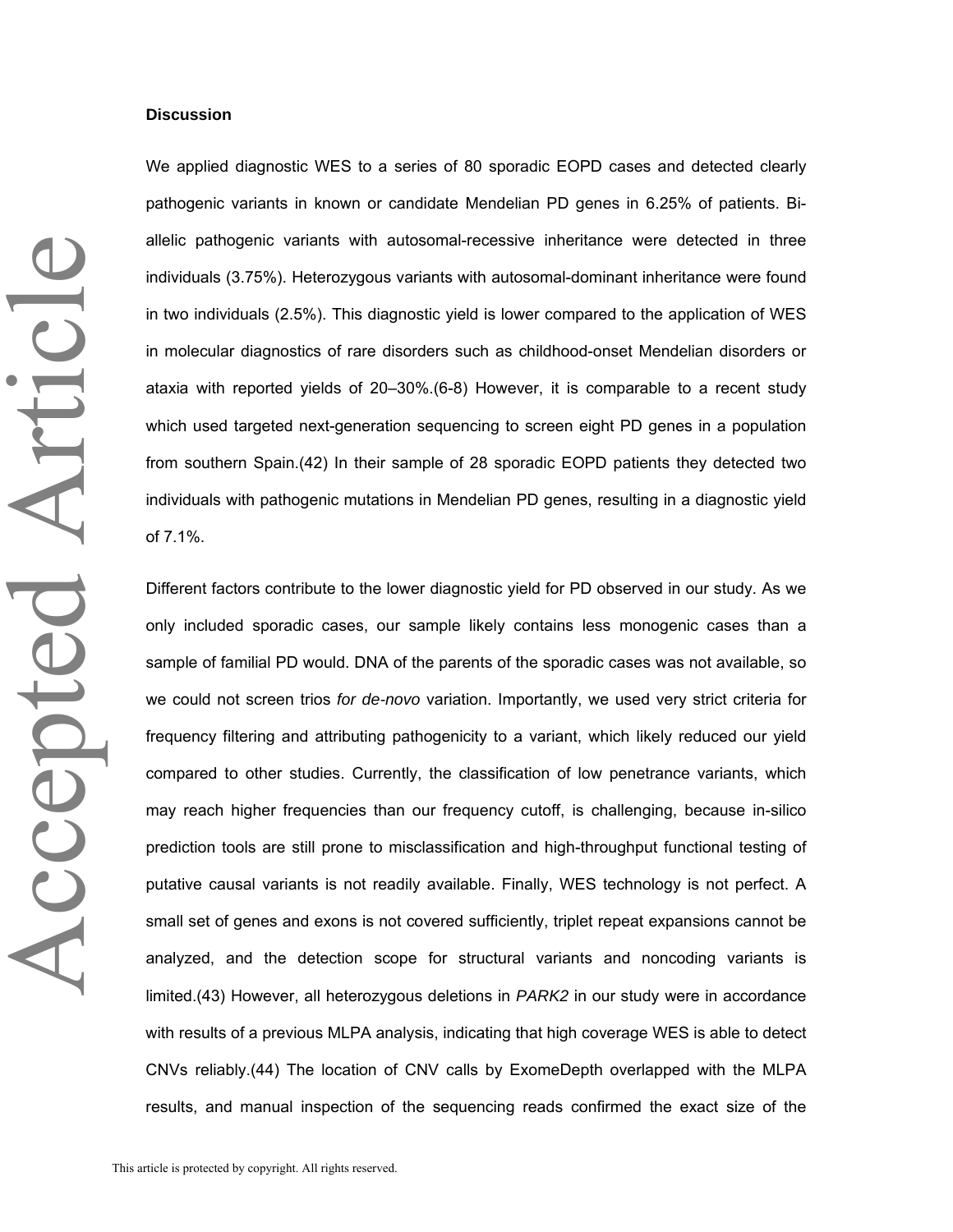CNVs. This is in line with a previous study showing high sensitivity of up to 88% for depth-ofcoverage-based calling of CNVs containing three or more exons.(45)

*GBA* is an important risk factor and disease modifier for PD; therefore we included it in the diagnostic evaluation. Based on our experience, we recommend focusing on extremely highquality variants for WES analysis of *GBA* to avoid false-positive variant calls due to the homologous pseudogene. In our study, the only false-positive variant had a considerably lower quality score in WES compared to all other variants detected in *GBA* (SAMtools variant quality score of 78 vs. 225). This filtering did not lower the discovery rate as Sanger sequencing revealed no variants not seen in the WES high-quality variant calls. Overall, 5% of the patients carried rare variants in *GBA* with a strong effect and 16.25% carried lowfrequency variants with small effects. Interestingly, we saw a population-specific difference: 28.6% of cases from the Czech Republic carried variants in *GBA*, whereas only 9.7% of cases recruited in German centers did. The difference was mainly driven by the low-risk variant p.Glu365Lys, which was found in 9 Czech patients (18.4%), and only 1 German patient (3.2%), but also all carriers of rare variants in *GBA* were Czech patients For none of the patients in our study, a Jewish background was reported. Our observations are in line with previous studies, which scanned the entire geneand showed population-specific frequencies between 4.2% and 9.8% for *GBA* carriers in PD cases of non-Ashkenazi Jewish ancestry.(5, 46) The targeted next-generation sequencing study from Spain had detected GBA variants in 17.8% of their EOPD cases and other studies focused on EOPD showed frequencies of 11.4% in a Greek sample and 25% in a sample from the United Kingdom.(47, 48) To our knowledge, we are the first study to report a high frequency of *GBA* variants in Czech EOPD patients. To fully evaluate the role of these variants as risk factors for PD in the Czech population, sequencing of *GBA* in matched controls is required to determine allele frequencies in unaffected individuals. For *GBA*, we found a statistically significant enrichment of variants passing our filtering criteria in our EOPD samples compared to inhouse control exomes with an OR of 5.2, in line with previous observations.(5)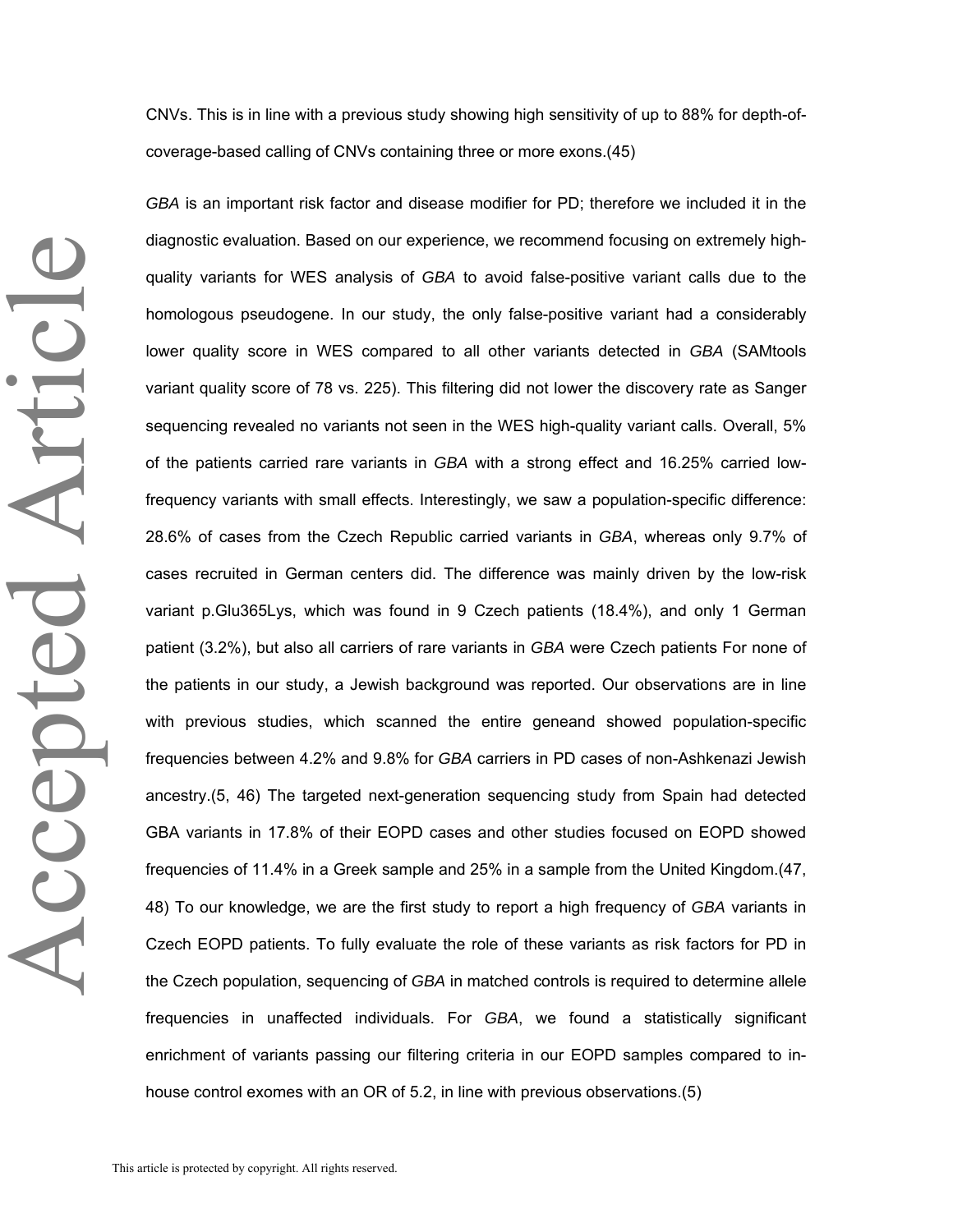Accepted Article Accepted Article The role of heterozygous variants in *PARK2* in PD is still a matter of debate. Targeted sequencing studies have reported an increased frequency of carriers of heterozygous variants in *PARK2* in PD patients compared to healthy controls.(31) This is in contrast to results of larger case-control sequencing efforts which did not detect an enrichment of such variants in PD patients.(49) We did not observe a statistically significant enrichment in our sample. However, due to its small sample size it has only moderate power for such association analyses and also may lead to biased frequency estimates. Therefore, definite conclusions on the importance of heterozygous variants in *PARK2* for PD should be drawn based on larger datasets.

Finally, our study highlights the advantage of WES compared to using pre-defined gene panels, which are lagging behind in integrating newly discovered genes. We were able to confirm for the first time the recently identified autosomal-recessive Mendelian PD gene *VPS13C*. Bi-allelic truncating variants in this gene were described as a very rare cause of rapidly progressing EOPD with early cognitive decline.(12) We detected one individual who carried compound heterozygous canonical splice site mutations in *VPS13C*.

In conclusion, we achieved a diagnostic yield of 6.25% when focusing solely on Mendelian PD genes. We could increase the yield to 11.25% when including rare high-impact risk variants in *GBA*. Adding also low-frequency low-impact variants in *GBA* would raise the yield to 27.5%. However, the high frequency of *GBA* variants was specific to the Czech EOPD sample and is therefore not generalizable to WES in other populations. In terms of genetic counselling, *GBA* should be considered a risk factor for PD rather than a causal Mendelian gene. Penetrance estimates of 15%–29.7% at the age of 80 years for heterozygous variants in *GBA* indicate that the majority of carriers of *GBA* variants never develop PD.(50-52) At present, it is not understood which additional genetic and environmental factors are necessary to develop PD in carriers of *GBA* variants. Counselling of affected individuals and families should be provided by specialized clinical geneticists who are qualified to evaluate and interpret the available clinical and genetic data.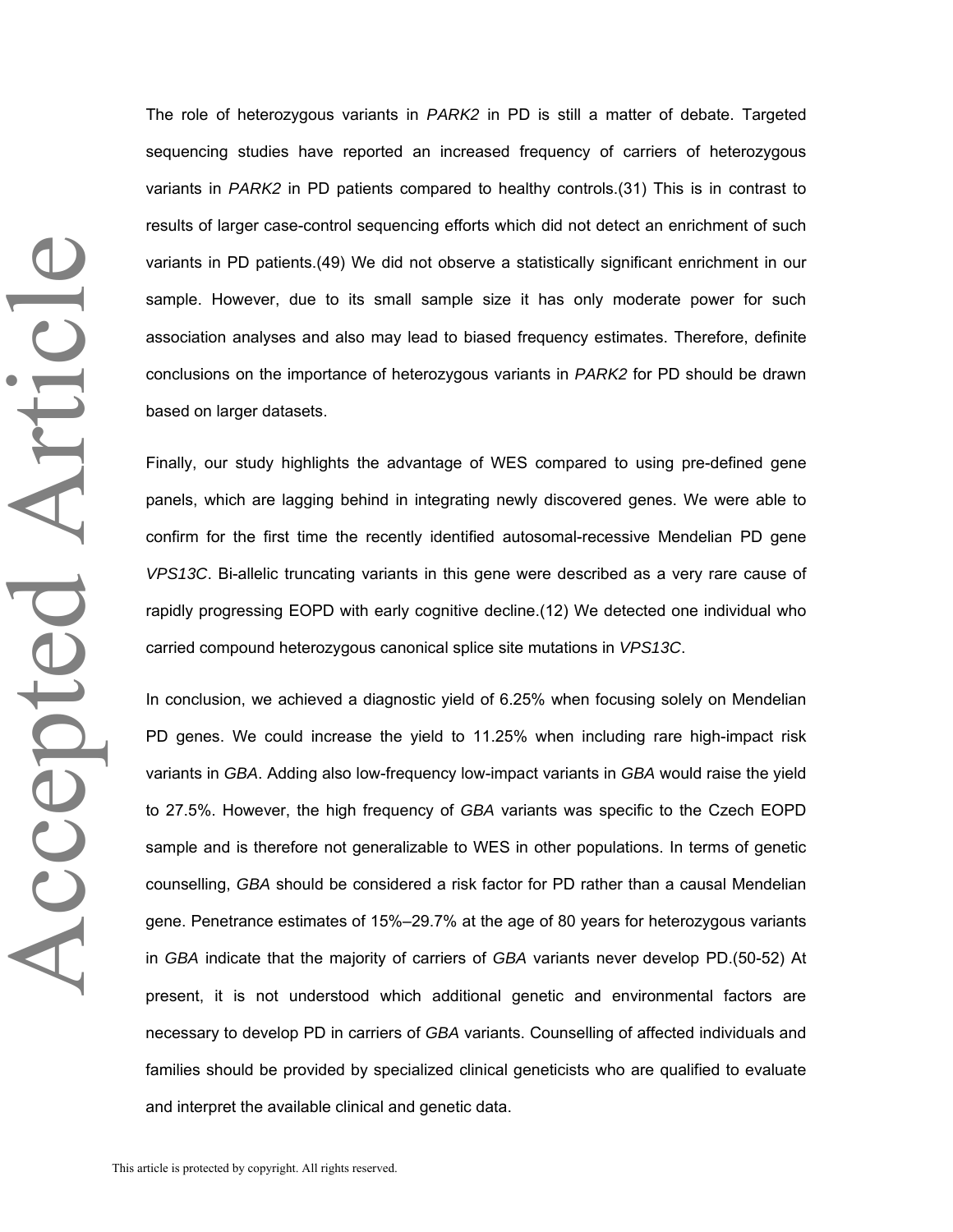Despite the comparably low diagnostic yield for Mendelian PD genes, exome sequencing should be the preferred approach for genetic testing of a patient presenting with early onset PD. WES enables fast integration of new genetic findings into molecular diagnostics and the data can be reanalyzed at any time, which has been shown to improve diagnostic rate dramatically.(53) Finally, the inclusion of WES data in large-scale research projects is straightforward and has the potential to contribute to not only a better understanding of PD genetics and etiology, but also to accelerate the development of new and personalized treatment options.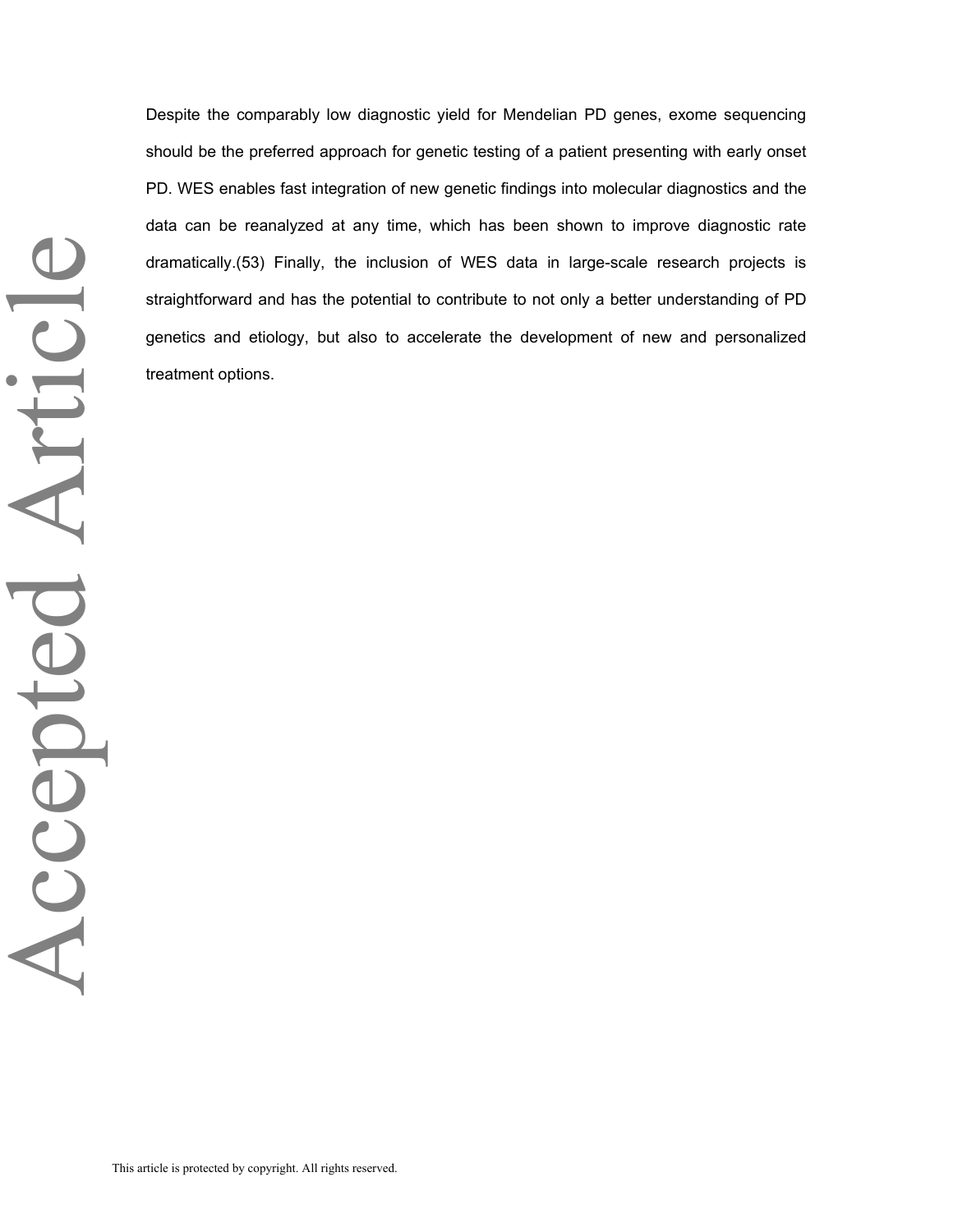## **References**

1. Pringsheim T, Jette N, Frolkis A et al. The prevalence of Parkinson's disease: A systematic review and meta-analysis. *Mov Disord* 2014: **29**: 1583–90.

2. Schrag A, Schott JM. Epidemiological, clinical, and genetic characteristics of earlyonset parkinsonism. *Lancet Neurol* 2006: **5**: 355–63.

3. Bras J, Guerreiro R, Hardy J. SnapShot: Genetics of Parkinson's disease. *Cell* 2015: **160**: 570–570.e1.

4. Verstraeten A, Theuns Ja. Progress in unraveling the genetic etiology of Parkinson disease in a genomic era. *Trends Genet* 2015: **31**: 140–149.

5. Sidransky E, Nalls MA, Aasly JO et al. Multicenter analysis of glucocerebrosidase mutations in Parkinson's disease. *N Engl J Med* 2009: **361**: 1651–1661.

6. Retterer K, Juusola J, Cho MT et al. Clinical application of whole-exome sequencing across clinical indications. *Genet Med* 2016: **18**: 696–704.

7. Yang Y, Muzny DM, Reid JG et al. Clinical whole-exome sequencing for the diagnosis of mendelian disorders. *N Engl J Med* 2013: **369**: 1502–1511.

8. Pyle A, Smertenko T, Bargiela D et al. Exome sequencing in undiagnosed inherited and sporadic ataxias. *Brain* 2015: **138**: 276–283.

9. Need AC, Goldstein DB. Neuropsychiatric genomics in precision medicine: diagnostics, gene discovery, and translation. *Dialogues Clin Neurosci* 2016: 18: 237–252. 10. Farlow JL, Robak LA, Hetrick K et al. Whole-Exome Sequencing in Familial

Parkinson Disease. *JAMA Neurol* 2016: **73**: 68–75.

11. Quadri M, Yang X, Cossu G et al. An exome study of Parkinson's disease in Sardinia, a Mediterranean genetic isolate. *Neurogenetics* 2015: **16**: 55–64.

12. Lesage S, Drouet VrV, Majounie E et al. Loss of VPS13C Function in Autosomal-Recessive Parkinsonism Causes Mitochondrial Dysfunction and Increases PINK1/Parkin-Dependent Mitophagy. *Am J Hum Genet* 2016: **98**: 500–513.

13. Deng H-XH, Shi Y, Yang Y et al. Identification of TMEM230 mutations in familial Parkinson's disease. *Nat Genet* 2016: **48**: 733–739.

14. Siitonen A, Nalls MA, Hernandez D et al. Genetics of early-onset Parkinson's disease in Finland: exome sequencing and genome-wide association study. *Neurobiol Aging* 2017: **53**: 195.e7-195.e10.

15. Kun-Rodrigues C, Ganos C, Guerreiro R et al. A systematic screening to identify de novo mutations causing sporadic early-onset Parkinson's disease. *Hum Mol Genet* 2015: **24**: 6711–6720.

16. Wilson GR, Sim JCH, McLean C et al. Mutations in RAB39B cause X-linked intellectual disability and early-onset parkinson disease with alpha-synuclein pathology. *Am J Hum Genet* 2014: **95**: 729–735.

17. Sudhaman S, Muthane UB, Behari M et al. Evidence of mutations in RIC3 acetylcholine receptor chaperone as a novel cause of autosomal-dominant Parkinson's disease with non-motor phenotypes. *J Med Genet* 2016: **53**: 559–566.

18. Sudhaman S, Prasad K, Behari M et al. Discovery of a frameshift mutation in podocalyxin-like (PODXL) gene, coding for a neural adhesion molecule, as causal for autosomal-recessive juvenile Parkinsonism. *J Med Genet* 2016: **53**: 450–456.

19. Schulte EC, Ellwanger DC, Dihanich S et al. Rare variants in LRRK1 and Parkinson's disease. *Neurogenetics* 2013: **15**: 49–57.

20. Schulte EC, Stahl I, Czamara D et al. Rare variants in PLXNA4 and Parkinson's disease. *PLoS ONE* 2013: **8**: e79145.

21. Jaberi E, Rohani M, Shahidi GA et al. Mutation in ADORA1 identified as likely cause of early-onset parkinsonism and cognitive dysfunction. *Mov Disord* 2016: **31**: 1004-1011. 22. Vilario-Guell C, Rajput AHA, Milnerwood AJ et al. DNAJC13 mutations in Parkinson disease. *Hum Mol Genet* 2014: **23**: 1794–1801.

23. Chartier-Harlin MC, Dachsel JC, Vilario-Guell C et al. Translation initiator EIF4G1 mutations in familial parkinson disease. *Am J Hum Genet* 2011: **89**: 398–406.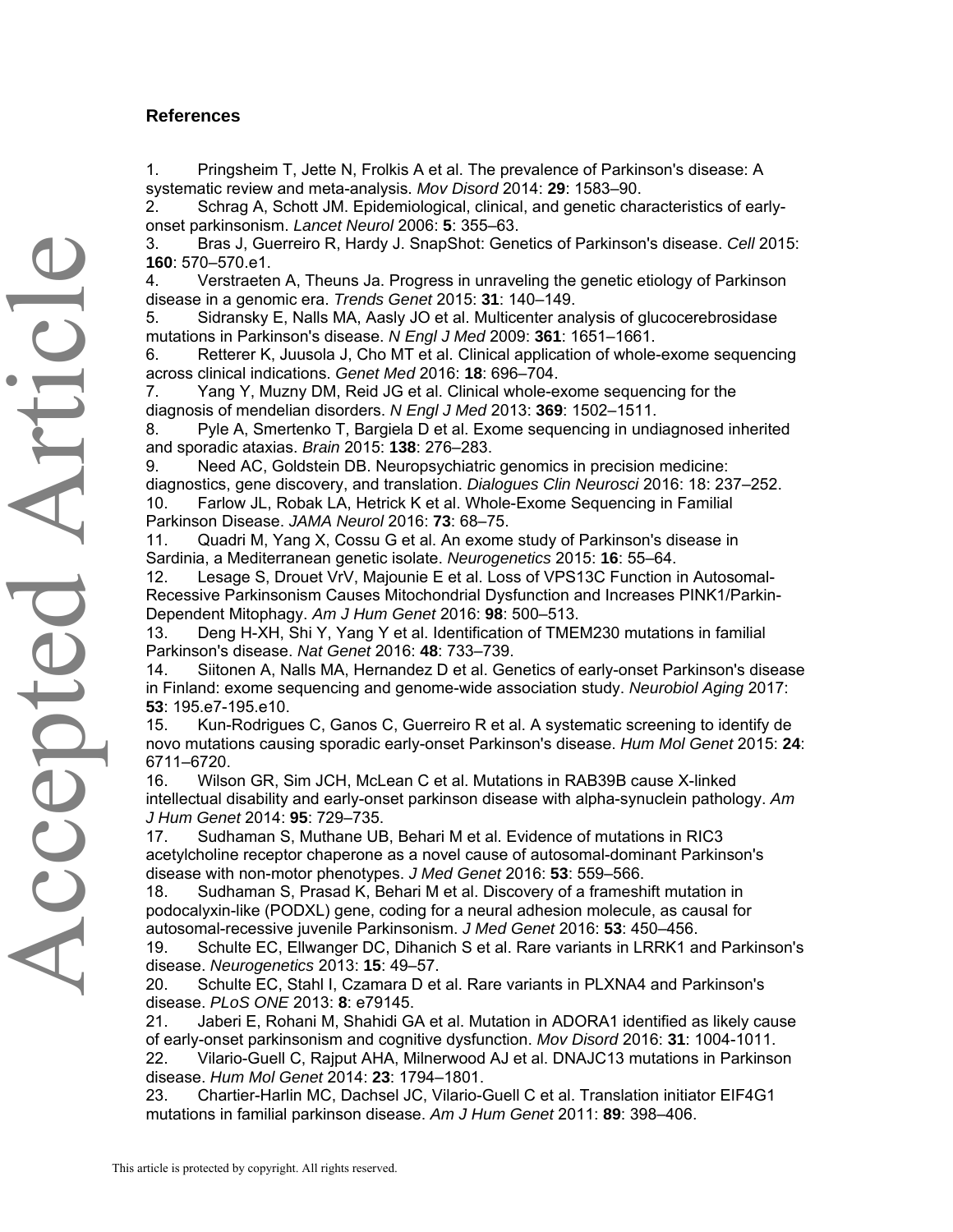24. Funayama M, Ohe K, Amo T et al. CHCHD2 mutations in autosomal dominant lateonset Parkinson's disease: A genome-wide linkage and sequencing study. *Lancet Neurol*  2015: **14**: 274–282.

25. Lautier C, Goldwurm S, Dürr A et al. Mutations in the GIGYF2 (TNRC15) Gene at the PARK11 Locus in Familial Parkinson Disease. *Am J Hum Genet* 2008: **82**: 822–833.

26. Strauss KM, Martins LM, Plun-Favreau H et al. Loss of function mutations in the gene encoding Omi/HtrA2 in Parkinson's disease. *Hum Mol Genet* 2005: **14**: 2099–2111.

27. Richards S, Aziz N, Bale S et al. Standards and guidelines for the interpretation of sequence variants: a joint consensus recommendation of the American College of Medical Genetics and Genomics and the Association for Molecular Pathology. *Genet Med* 2015: **17**: 405–424.

28. Lek M, Karczewski KJ, Minikel EV et al. Analysis of protein-coding genetic variation in 60,706 humans. *Nature* 2016: **536**: 285–291.

29. Erikson GA, Bodian DL, Rueda M et al. Whole-Genome Sequencing of a Healthy Aging Cohort. *Cell* 2016: **165**: 1002–1011.

30. Tammachote R, Tongkobpetch S, Srichomthong C et al. A common and two novel GBA mutations in Thai patients with Gaucher disease. *J Hum Genet* 2013: **58**: 594–599.

31. Hernandez DG, Reed X, Singleton AB. Genetics in Parkinson disease: Mendelian versus non-Mendelian inheritance. *J Neurochem* 2016: **139**: 59-74.

32. Beutler E, Gelbart T, Kuhl W et al. Mutations in Jewish patients with Gaucher disease. *Blood* 1992: **79**: 1662–1666.

33. Liu G, Boot B, Locascio JJ et al. Specifically neuropathic Gaucher's mutations accelerate cognitive decline in Parkinson's. *Ann Neurol* 2016: **80**: 674-685.

34. Lesage S, Anheim M, Condroyer C et al. Large-scale screening of the Gaucher's disease-related glucocerebrosidase gene in Europeans with Parkinson's disease. *Hum Mol Genet* 2011: **20**: 202–210.

35. Alcalay RN, Levy OA, Waters CC et al. Glucocerebrosidase activity in Parkinson's disease with and without GBA mutations. *Brain* 2015: **138**: 2648–2658.

36. Ortega RA, Torres PA, Swan M et al. Glucocerebrosidase enzyme activity in GBA mutation Parkinson's disease. *J Clin Neurosci* 2016: **28**: 185–186.

37. Horowitz M, Pasmanik-Chor M, Ron I et al. The enigma of the E326K mutation in acid beta-glucocerebrosidase. *Mol Genet Metab* 2011: **104**: 35–38.

38. Davis MY, Johnson CO, Leverenz JB et al. Association of GBA Mutations and the E326K Polymorphism With Motor and Cognitive Progression in Parkinson Disease. *JAMA Neurol* 2016: **73**: 1217–1224.

39. Mata IF, Leverenz JB, Weintraub D et al. GBA Variants are associated with a distinct pattern of cognitive deficits in Parkinson's disease. *Mov Disord* 2016: **31**: 95–102.

40. Pankratz N, Beecham GW, DeStefano AL et al. Meta-analysis of Parkinson's disease: identification of a novel locus, RIT2. *Ann Neurol* 2012: **71**: 370–384.

41. Mallett V, Ross JP, Alcalay RN et al. GBA p.T369M substitution in Parkinson disease: Polymorphism or association? A meta-analysis. *Neurol Genet* 2016: **2**: e104. 42. Bandres-Ciga S, Mencacci NE, Duran R et al. Analysis of the genetic variability in

Parkinson's disease from Southern Spain. *Neurobiol Aging* 2016: **37**: 210.e1–5.

43. Bras JM, Singleton AB. Exome sequencing in Parkinson's disease. *Clin Genet* 2011: **80**: 104–109.

44. Fiala O, Zahorakova D, Pospisilova L et al. Parkin (PARK 2) mutations are rare in Czech patients with early-onset Parkinson's disease. *PLoS One* 2014: **9**: e107585.

45. de Ligt J, Boone PM, Pfundt R et al. Detection of clinically relevant copy number variants with whole-exome sequencing. *Hum Mutat* 2013: **34**: 1439–1448.

46. Zhao F, Bi L, Wang W et al. Mutations of glucocerebrosidase gene and susceptibility to Parkinson's disease: An updated meta-analysis in a European population. *Neuroscience* 2016: **320**: 239–246.

47. Kalinderi K, Bostantjopoulou S, Paisan-Ruiz C et al. Complete screening for glucocerebrosidase mutations in Parkinson disease patients from Greece. *Neurosci Lett* 2009: **452**: 87–89.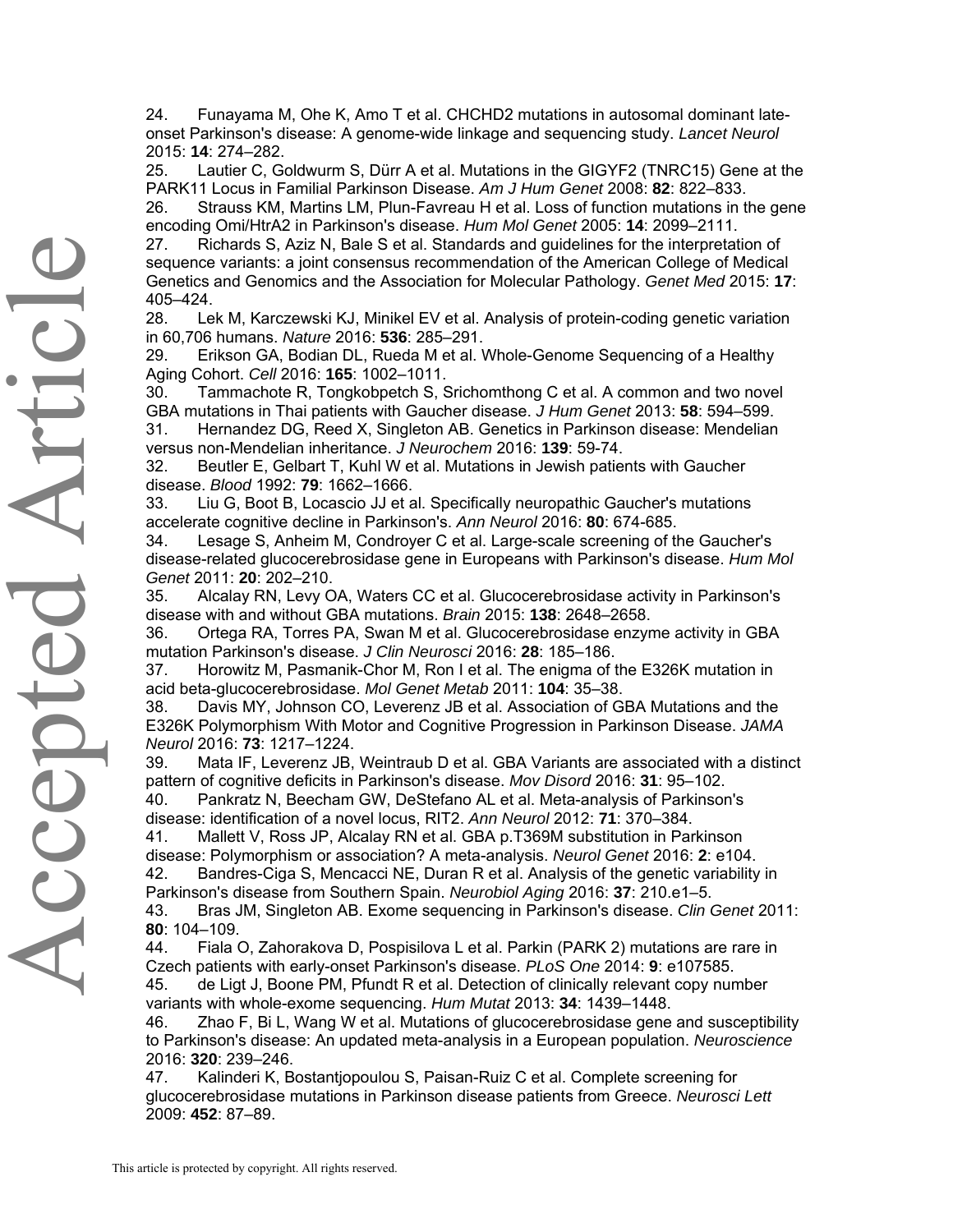48. Duran R, Mencacci NE, Angeli AV et al. The glucocerobrosidase E326K variant predisposes to Parkinson's disease, but does not cause Gaucher's disease. *Mov Disord* 2013: **28**: 232–236.

49. Kay DM, Moran D, Moses L et al. Heterozygous parkin point mutations are as common in control subjects as in Parkinson's patients. *Ann Neurol* 2007: **61**: 47–54. 50. Alcalay RN, Dinur T, Quinn T, et al. Comparison of Parkinson risk in Ashkenazi Jewish Gaucher patients and GBA heterozygotes. JAMA Neurol 2014: **71**: 752–757.

51. Anheim M, Elbaz A, Lesage S, et al. Penetrance of Parkinson disease in glucocerebrosidase gene mutation carriers. *Neurology* 2012: **78**: 417–420.

52. McNeill A, Duran R, Hughes DA, Mehta A, Schapira AH. A clinical and family history study of Parkinson's disease in heterozygous glucocerebrosidase mutation carriers. *J Neurol Neurosurg Psychiatry* 2012: **83**: 853–854.

53. Need AC, Shashi V, Schoch K et al. The importance of dynamic re-analysis in diagnostic whole exome sequencing. *J Med Genet* 2017: **54**: 155–156.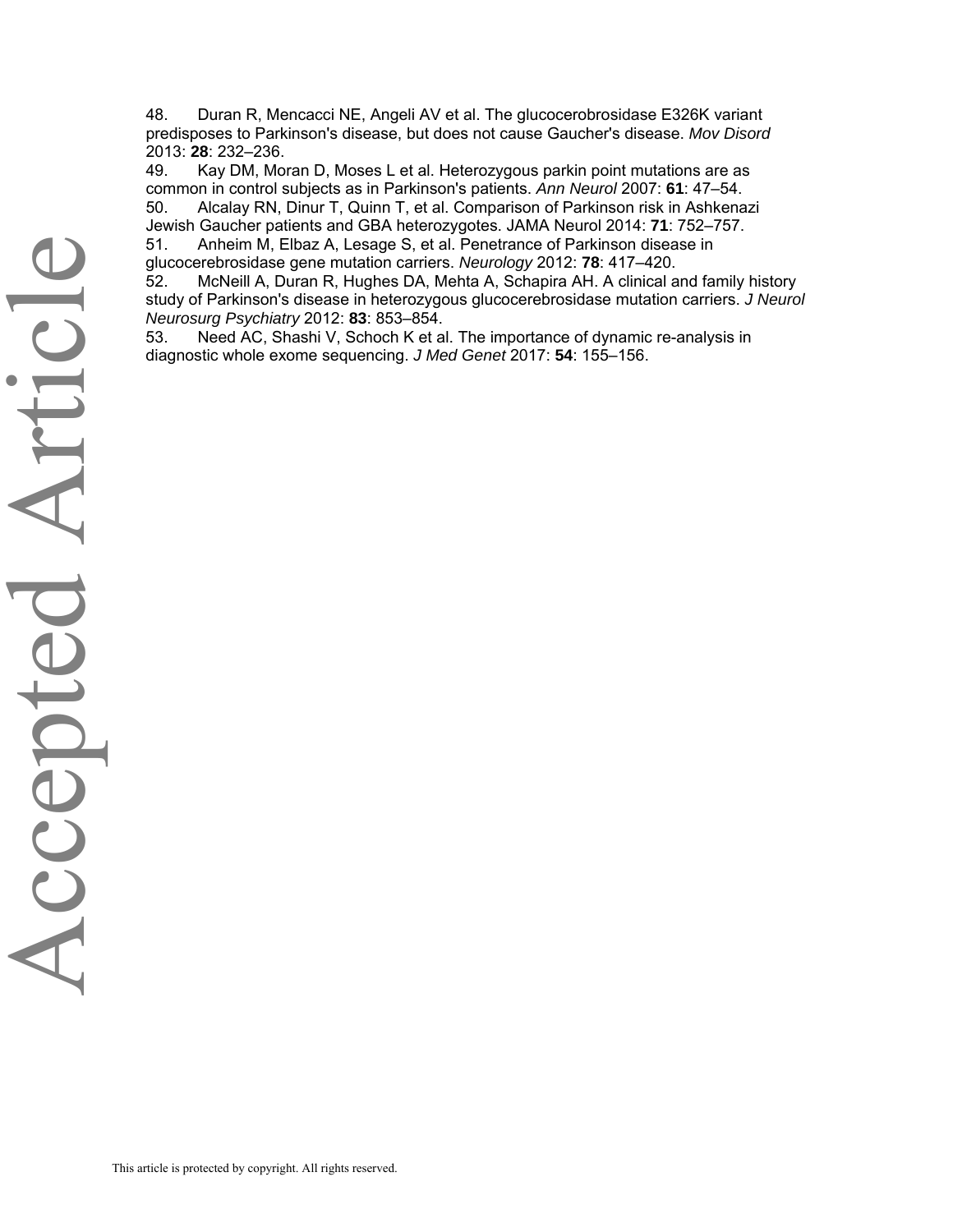#### **Figure Legends:**

#### **Figure 1: Segregation and splicing analysis of variants in** *VPS13C*

(A) Family pedigree. Black symbol represents affected individual, open symbols unaffected individuals. The arrow indicates the individual who underwent exome sequencing. M1 indicates presence of splice-site variant c.2029+2T>G, M2 presence of splice-variant c.3215-1G>T, and wt presence of reference allele.



(B) Sanger sequencing chromatograms of both splice-site variants in the affected individual (II:3) and an unaffected child (III:7).. Sequences represent the reverse strand.

(C) For both variants, consequences on splicing were analyzed using reverse-transcription PCR (RT-PCR). For each variant, several mutant transcripts are detected, denoted as m1a, m1b, m2a, m2b and m2c. For variant M1, the PCR had an expected wildtype product size of 466bp. For variant M2, the PCR had an expected wildtype product size of 509bp. M1/M2 refers to the affected individual, wt/wt to an unrelated healthy control. The higher molecular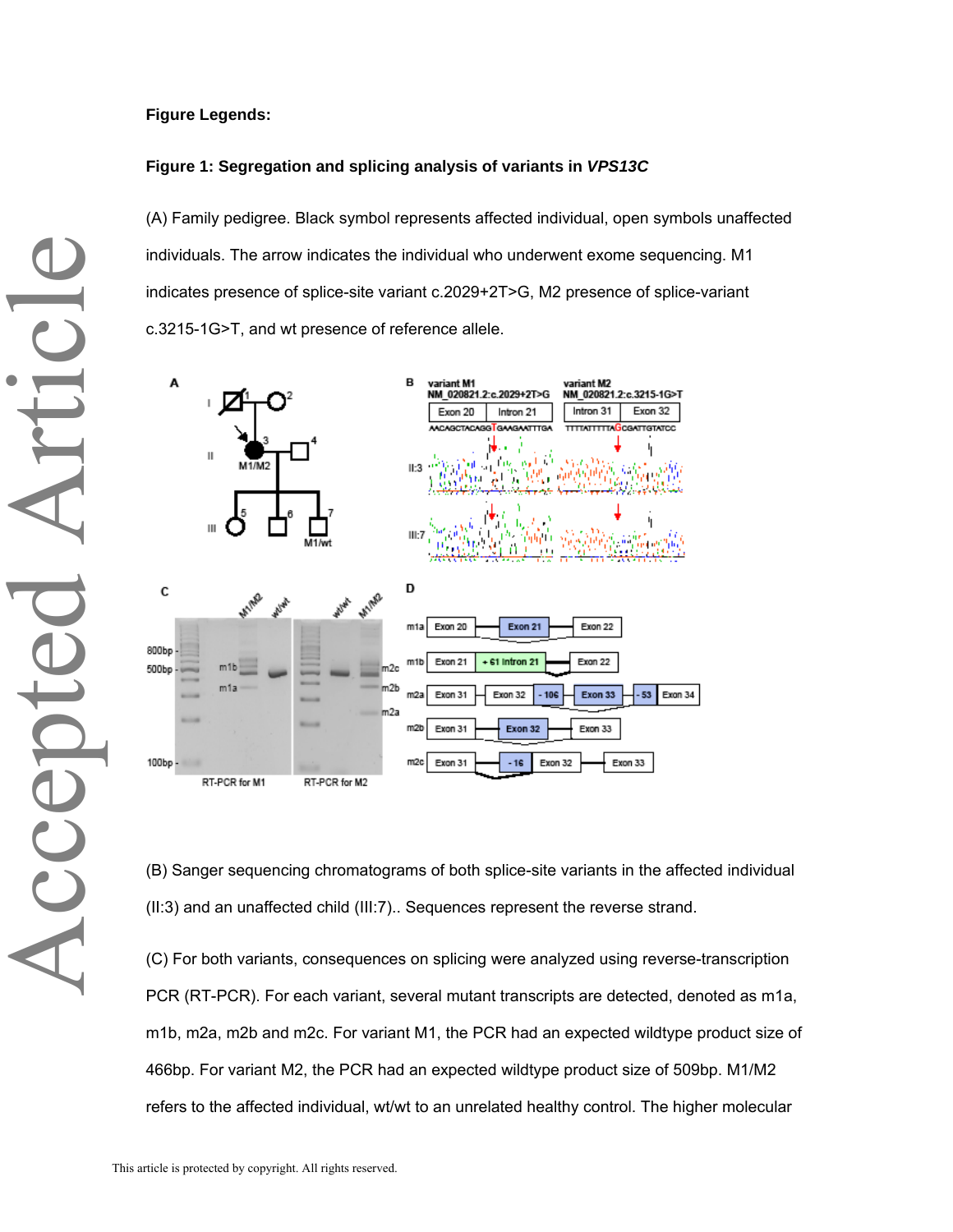size bands were also sequenced and were found to contain both wt and m1b or m2c sequence, respectively.

(D) Structure of mutant transcripts and consequence on protein level. Retained intronic sequence is indicated with a "+", the number of affected nucleotides, and green shading. Deleted exonic sequence is indicated with a "-", the number of affected nucleotides, and blue shading. Exons and introns are not drawn to scale. Protein level consequences refer to reference NP\_065872.1 as follows: m1a = p.Leu678GlufsTer26, m1b =  $p.Lys639AspfsTer14, m2a = p.Ala1072GlufsTer14, m2b = p.Ala1072 Gln1110del, m2c =$ p.Ser1076ArgfsTer4.

#### **Table Legends:**

# **Table 1: Diagnostic classification of variants detected in Mendelian PD genes and in GBA.**

ExAC = Exome Aggregation Consortium, gnomAD = genome Aggregation Database. Frequencies in ExAC, gnomAD and in-house exomes are reported as allele count / total allele number. <sup>a</sup>numbering according to NCBI accessions NM\_032409.2 and NP\_115785.1 for PINK1, NM\_004562.2 and NP\_004553.2 for PARK2, NM\_198578.3 and NP\_940980.3 for LRRK2, NM\_020821.2 and NP\_065872.1for VPS13C, NM\_018206.5 and NP\_060676.2 for VPS35, NM\_000157.3 and NP\_000148.2 for GBA.  $b$ consisting of 8,493 exomes with no neurological disease phenotype. <sup>c</sup>classification of variant in ClinVar referring to PD or parkinsonism. hom = homozygous, het = heterozygous. VUS = variant of unknown significance. not found = variant not present in database. na = exact validated CNV call data is not available in ExAC, gnomAD, and in in-house exomes.

## **Table 2: Demographic and clinical data of individuals with pathogenic variants in Mendelian PD genes**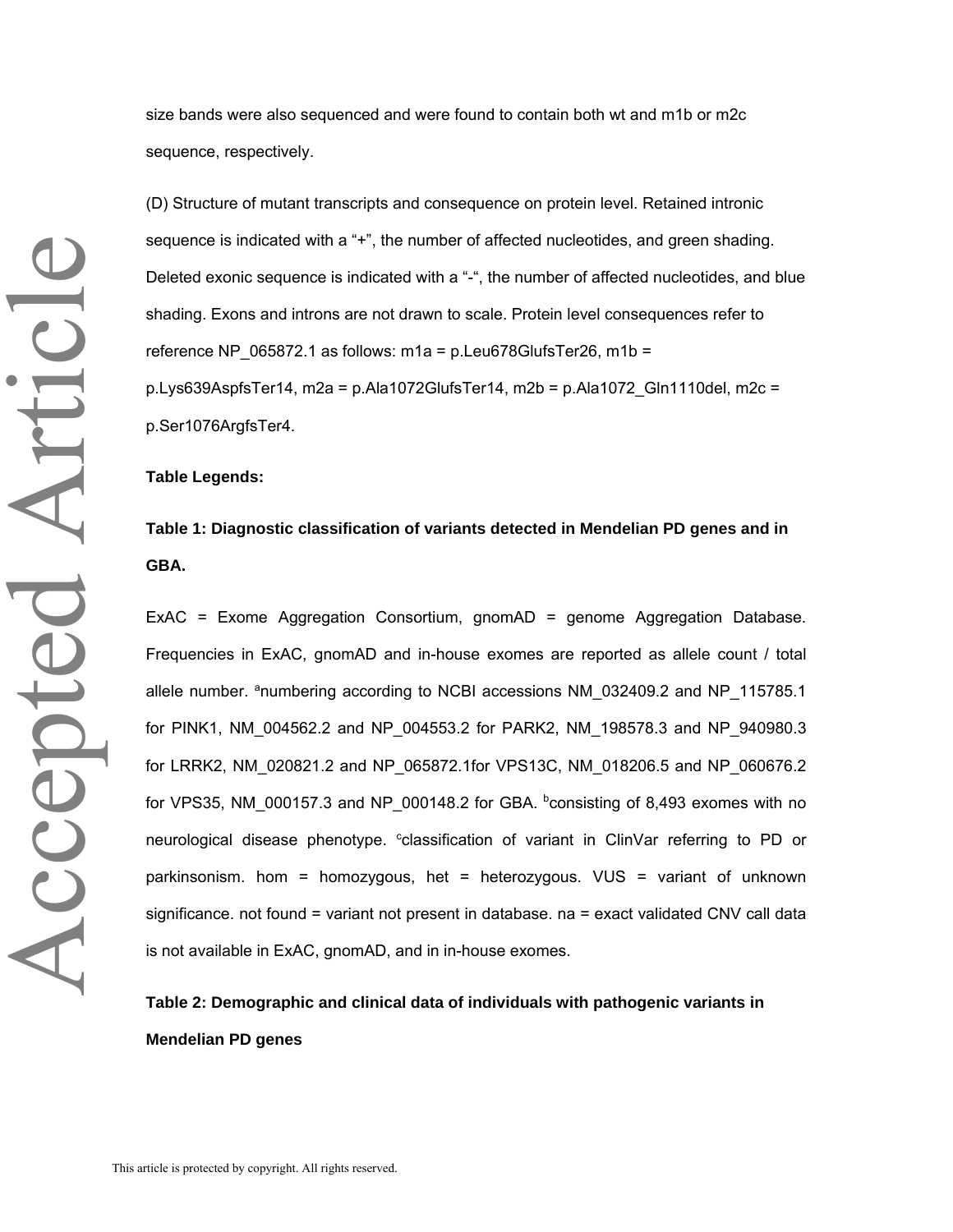y = years; GIT = gastrointestinal tract; DBS = deep brain stimulation; STN = subthalamic nucleus; GPi = globus pallidus internus.

#### **Table 3: Heterozygous variants detected in** *PARK2*

For header and abbreviations used refer to table 1. HGMD, MDSGene, PDmutDB = classification of variant in the respective databases. DM = variant reported by HGMD as disease-causing. DM? = variant reported by HGMD as likely disease-causing.  $d$  pathogenic refers to classification of variant if seen in compound heterozygous or homozygous *PARK2* variant carriers. The carriers of the carriers of the carriers of the carriers of the carriers of the carriers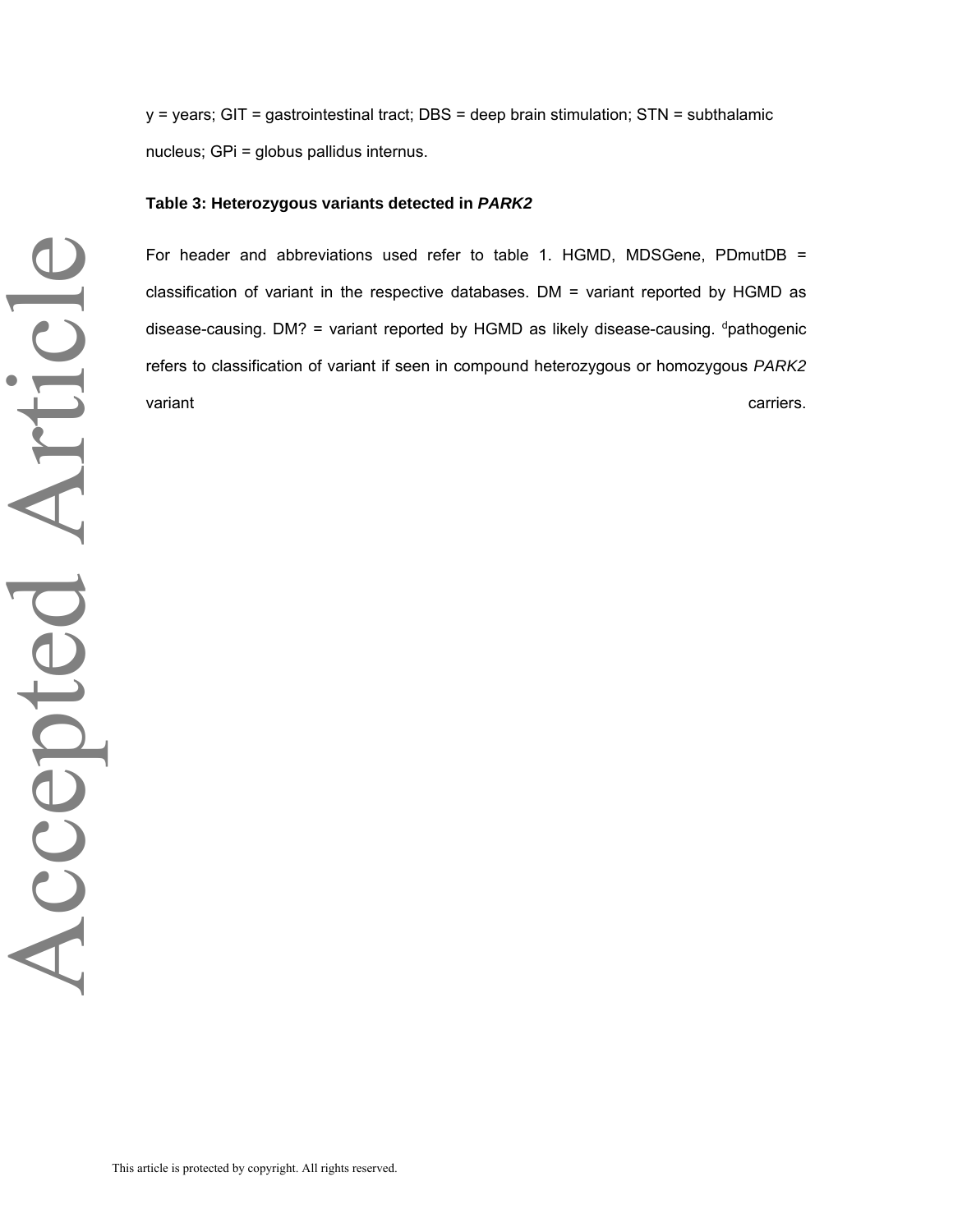| Gene              | Genomic<br>position (hg19)   | Variation<br>nucleotide <sup>a</sup>        | Variation amino acid <sup>a</sup> /<br>deleted exons             | Mutation<br>type | Number<br>of cases | zygosity | dbSNP142    | Frequency<br>ExAC<br>European  | Frequency<br>gnomAD<br>European  | Frequency<br>in-house<br>exomesb | ClinVar<br>classification <sup>c</sup> |
|-------------------|------------------------------|---------------------------------------------|------------------------------------------------------------------|------------------|--------------------|----------|-------------|--------------------------------|----------------------------------|----------------------------------|----------------------------------------|
|                   | a) Mendelian PD genes        |                                             |                                                                  |                  |                    |          |             |                                |                                  |                                  |                                        |
| PINK1             | chr1:20975710                | c.1474C>T                                   | p.Arg492Ter                                                      | nonsense         | $\mathbf{1}$       | hom      | rs34208370  | not found                      | 8/110868                         | 3/16986                          | not found                              |
| PARK2             | chr6:162622163-<br>162683796 | $c.(171+1)$ 172-<br>1) (534+1 535-<br>1)del | EX3-4DEL                                                         | deletion         | $\mathbf{1}$       | hom      | not found   | na                             | na                               | 1/16986                          | not found                              |
| LRRK <sub>2</sub> | chr12:40734202               | c.6055G>A                                   | p.Gly2019Ser                                                     | missense         | $\overline{2}$     | het      | rs34637584  | 42/66646                       | 31/126412                        | 5/16986                          | pathogenic                             |
|                   | chr15:62274656               | c.2029+2T>G                                 | p.Lys639AspfsTer14<br>p.Leu678GlufsTer26                         | splice site      |                    | het      | not found   | not found                      | not found                        | not found                        | not found                              |
| VPS13C            | chr15:62256151               | c.3215-1G>T                                 | p.Ser1076ArgfsTer4<br>p.Ala1072GlyfsTer91<br>p.Ala1072GlufsTer14 | splice site      | $\mathbf{1}$       | het      | rs374621625 | 1/66406                        | 1/109162                         | 1/16986                          | not found                              |
| LRRK2             | chr12:40643706               | c.917C>T                                    | p.Ala306Val                                                      | missense         | $\mathbf{1}$       | het      | not found   | not found                      | not found                        | not found                        | not found                              |
| LRRK2             | chr12:40702910               | c.4192C>T                                   | p.Arg1398Cys                                                     | missense         | $\mathbf{1}$       | het      | rs373268136 | 2/66584                        | 2/111322                         | 1/16986                          | not found                              |
| LRRK2             | chr12:40757242               | c.7067C>T                                   | p.Thr2356lle                                                     | missense         | $\mathbf{1}$       | het      | rs113511708 | 17/66438                       | 39/126416                        | 10/16986                         | uncertain<br>significance              |
| VPS35             | chr16:46694455               | c.2320C>A                                   | p.Leu774Met                                                      | missense         | $\mathbf{1}$       | het      | rs192419029 | 5/66728                        | 13/126634                        | 9/16986                          | not found                              |
|                   | b) GBA                       |                                             |                                                                  |                  |                    |          |             |                                |                                  |                                  |                                        |
| <b>GBA</b>        | chr1:155205634               | c.1226A>G                                   | p.Asn409Ser                                                      | missense         | $\overline{2}$     | het      | rs76763715  | 242/66184<br>$(1$ hom)         | 255/126662<br>$(1$ hom)          | 22/16986                         | pathogenic /<br>risk factor            |
| GBA               | chr1:155205518               | c.1342G>C                                   | p.Asp448His                                                      | missense         | $\mathbf{1}$       | het      | rs1064651   | 8/56216                        | 20/111186                        | not found                        | pathogenic                             |
| GBA               | chr1:155205564               | c.1296G>A                                   | p.Trp432Ter                                                      | nonsense         | $\mathbf{1}$       | het      | not found   | not found                      | 1/111698                         | not found                        | not found                              |
| GBA               | chr1:155206037               | c.1093C>T                                   | p.Glu365Lys                                                      | missense         | 3                  | het      | rs2230288   | 798/66700<br>$(7 \text{ hom})$ | 1564/126692<br>$(10$ hom)        | 161/16986                        | risk factor                            |
| GBA               | chr1:155206167               | c.1223G>A                                   | p.Thr408Met                                                      | missense         | 10                 | het      | rs75548401  | 627/64196<br>$(5 \text{ hom})$ | 1190/126534<br>$(5 \text{ hom})$ | 158/16986                        | <b>VUS</b>                             |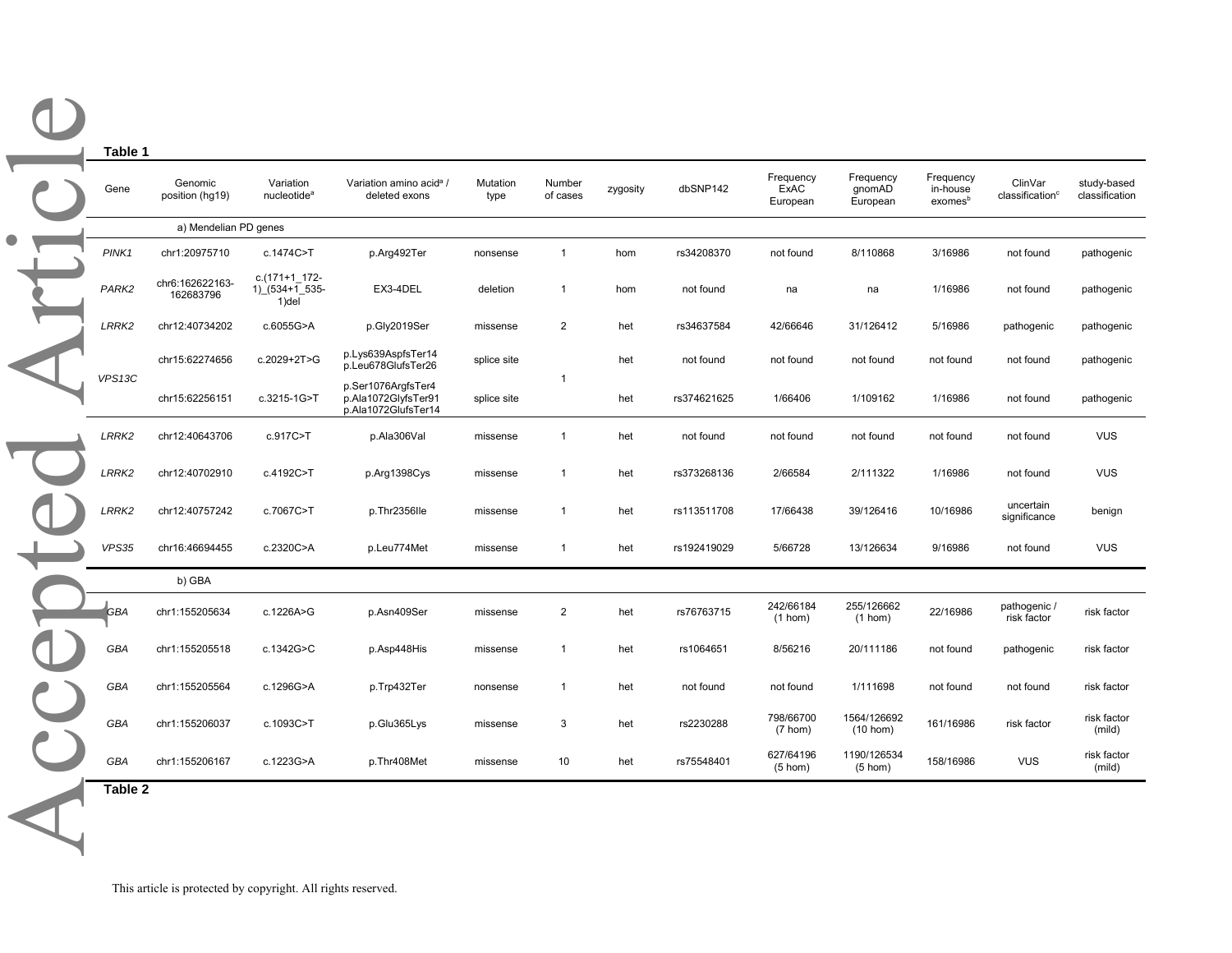|  | PD<br>case                | Mendelian PD gene<br>pathogenic variant                                                                                | Sex    | Ancestry  | Age at<br>onset<br>of PD<br>(y) | Predominant<br>symptoms                 | Motor<br>symptoms                    | Psychiatric symptoms<br>/ cognition / memory         | Further<br>symptoms                                                                                       | Dyskinesias                                                 | DBS treatment                                                                          |
|--|---------------------------|------------------------------------------------------------------------------------------------------------------------|--------|-----------|---------------------------------|-----------------------------------------|--------------------------------------|------------------------------------------------------|-----------------------------------------------------------------------------------------------------------|-------------------------------------------------------------|----------------------------------------------------------------------------------------|
|  | 1                         | PINK1<br>p.Arg492Ter                                                                                                   | female | Caucasian | 20                              | falls, dysarthria,                      | tremor                               | depression, anxiety,<br>mild attention deficit       | dysphagia                                                                                                 | moderate                                                    | 10y STN, good<br>effect on rigitiy<br>and akinesiia                                    |
|  | $\sqrt{2}$                | PARK <sub>2</sub><br>EX3-4DEL                                                                                          | male   | Caucasian | 39                              | dysarthrophonia                         | rigidity                             | depressive symptoms                                  | sialorrhea                                                                                                | severe peak-dose<br>dyskinesias,<br>biphasic<br>dyskinesias | none                                                                                   |
|  | $\ensuremath{\mathsf{3}}$ | LRRK <sub>2</sub><br>p.Gly2019Ser                                                                                      | female | Caucasian | 40                              | right-sided<br>hypokinesia,<br>rigidity | akinesia,<br>rigidity                | minor depression                                     | orthostatic<br>hypotension,<br>synkope, artrial<br>fibrillation,<br>hypakusis                             | none                                                        | none                                                                                   |
|  | 4                         | LRRK <sub>2</sub><br>p.Gly2019Ser                                                                                      | male   | Caucasian | 31                              | fluctuations,<br>freezing of gait       | rigidity,<br>micrographia            | minor depression                                     | sialorrhea                                                                                                | severe                                                      | 1y GPi<br>(infection), 5y<br>STN, after 3y<br>major<br>fluctuations                    |
|  | 5                         | VPS13C<br>p.Lys639AspfsTer14<br>p.Leu678GlufsTer26<br>p.Ala1072GlufsTer14<br>p.Ala1072 Gln1110del<br>p.Ser1076ArgfsTer | female | Caucasian | 39                              | dysarthria                              | rigidity,<br>micrographia,<br>tremor | minor delusions,<br>hallucinations, mild<br>dementia | mild dystonia,<br>moderate gait<br>problems;<br>severe GIT<br>problems under<br>dopaminergic<br>treatment | severe under<br>dopaminergic<br>treatment                   | 4y STN, initial<br>improvement,<br>after 2.5y severe<br>dysarthria and<br>mild aphasia |
|  |                           |                                                                                                                        |        |           |                                 |                                         |                                      |                                                      |                                                                                                           |                                                             |                                                                                        |
|  |                           |                                                                                                                        |        |           |                                 |                                         |                                      |                                                      |                                                                                                           |                                                             |                                                                                        |
|  |                           |                                                                                                                        |        |           |                                 |                                         |                                      |                                                      |                                                                                                           |                                                             |                                                                                        |
|  |                           |                                                                                                                        |        |           |                                 |                                         |                                      |                                                      |                                                                                                           |                                                             |                                                                                        |